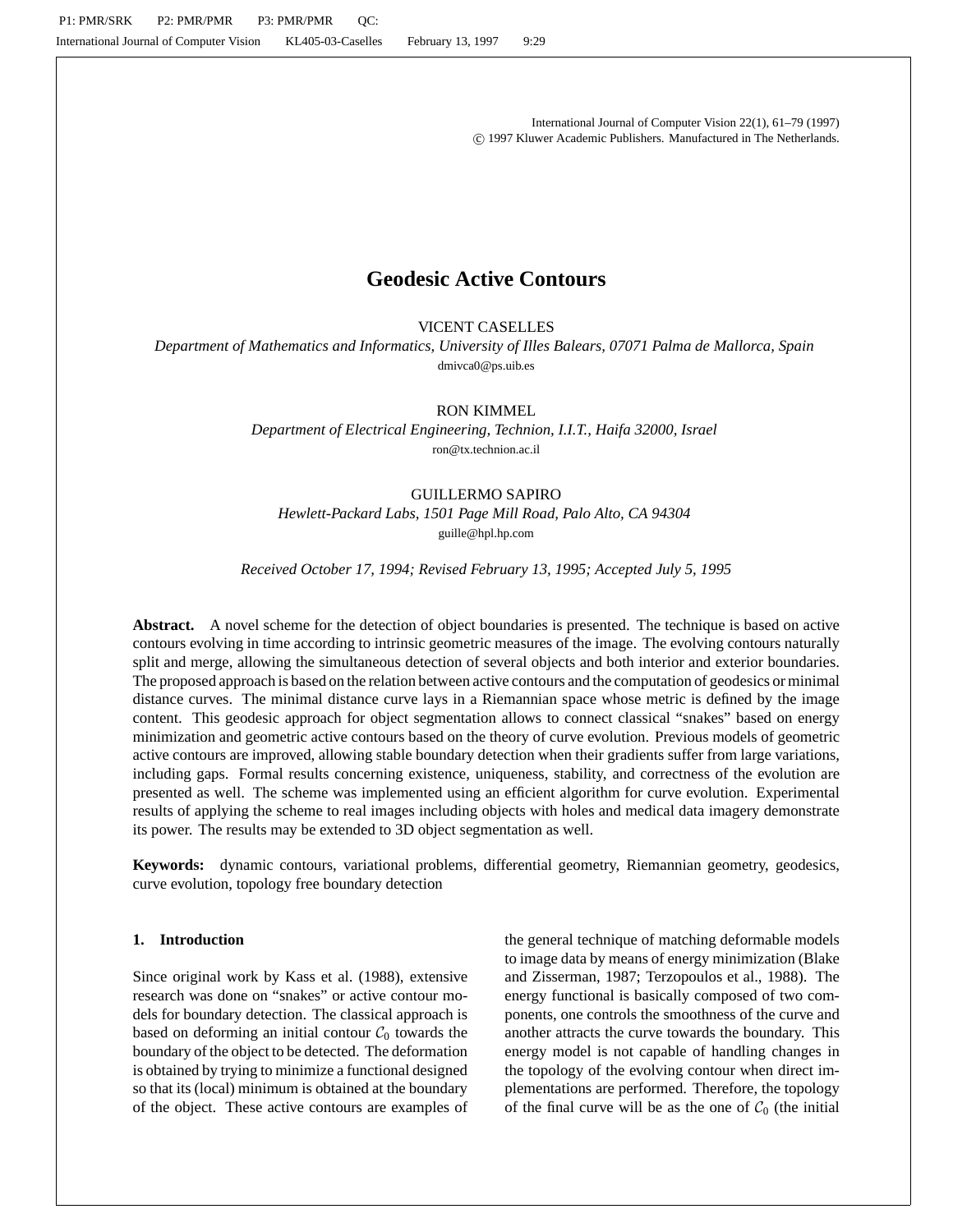curve), unless special procedures, many times heuristic, are implemented for detecting possible splitting and merging (Leitner and Cinquin, 1991; McInerney and Terzopoulos, 1995; Szeliski et al., 1993). This is a problem when an un-known number of objects must be simultaneously detected. This approach is also nonintrinsic, since the energy depends on the parametrization of the curve and is not directly related to the objects geometry. As we show in this paper, a kind of "reinterpretation" of this model solves these problems. See for example (Malladi et al., 1995) for comments on other advantages and disadvantages of energy approaches of deforming contours, as well as an extended literature on snakes.

Recently, novel geometric models of active contours were simultaneously proposed by Caselles et al. (1993) and by Malladi et al. (1994, 1995, —). These models are based on the theory of curve evolution and geometric flows, which has received a large amount of attention from the image analysis community in recent years (Faugeras, 1993; Kimia et al., —; Kimmel and Bruckstein, 1995; Kimmel et al., 1995, —; Kimmel and Sapiro, 1995; Niessen et al., 1993; Romeny, 1994; Sapiro et al., 1993, Sapiro and Tannenbaum, 1993a, b, 1994a, b, 1995). In these active contours models, the curve is propagating (deforming) by means of a velocity that contains two terms as well, one related to the regularity of the curve and the other shrinks or expands it towards the boundary. The model is given by a geometric flow (PDE), based on mean curvature motion. This model is motivated by a curve evolution approach and not an energy minimization one. It allows automatic changes in the topology when implemented using the level-sets based numerical algorithm (Osher and Sethian, 1988). Thereby, several objects can be detected simultaneously without previous knowledge of their exact number in the scene and without using special tracking procedures.

In this paper a particular case of the classical energy snakes model is proved to be equivalent to finding a geodesic curve in a Riemannian space with a metric derived from the image content. This means that in a certain framework, boundary detection can be considered equivalent to finding a curve of minimal weighted length. This interpretation gives a new approach for boundary detection via active contours, based on geodesic or local minimal distance computations. Then, assuming that this *geodesic active contour* is represented as the zero level-set of a 3D function, the geodesic curve computation is reduced to a geometric flow that is similar to the one obtained in the curve

evolution approaches mentioned above. However, this geodesic flow includes a new component in the curve velocity, based on image information, that improves those models. $<sup>1</sup>$  The new velocity component allows</sup> us to accurately track boundaries with high variation in their gradient, including small gaps, a task that was difficult to accomplish with the previous curve evolution models. We also show that the solution to the geodesic flow exists in the viscosity framework, and is unique and stable. Consistency of the model is presented as well, showing that the geodesic curve converges to the right solution in the case of ideal objects. A number of examples of real images, showing the above properties, are presented.

The approach here presented has the following main properties: 1) Describes the connection between energy and curve evolution approaches of active contours. 2) Presents active contours for object detection as a geodesic computation approach. 3) Improves existing curve evolution models as a result of the geodesic formulation. 4) Allows simultaneous detection of interior and exterior boundaries in several objects without special contour tracking procedures. 5) Holds formal existence, uniqueness, stability, and consistency results. 6) Does not require special stopping conditions.

In Section 2 we present the main result of the paper, the geodesic active contours. This section is divided in four parts: First, classical energy based snakes are revisited and commented. A particular case which will be helpful later is derived and justified. Then, the relation between this energy snakes and geodesic curves is shown and the basics of the proposed active contours approach for boundary detection is presented. In the third part, the level-sets technique for curve evolution is described, and the geodesic curve flow is incorporated to this framework. The last part, 2.4, presents further interpretation of the geodesic active contours approach from the boundary detection perspective and shows its relation to previous deformable models based on curve evolution. After the model description, theoretical results concerning the proposed geodesic flow are given in Section 3. Experimental results with the proposed approach are given in Section 4 followed by concluding remarks in Section 5.

# **2. Geodesic Active Contours**

In this section we discuss the connection between energy based active contours (snakes) and the computation of geodesics or minimal distance curves in a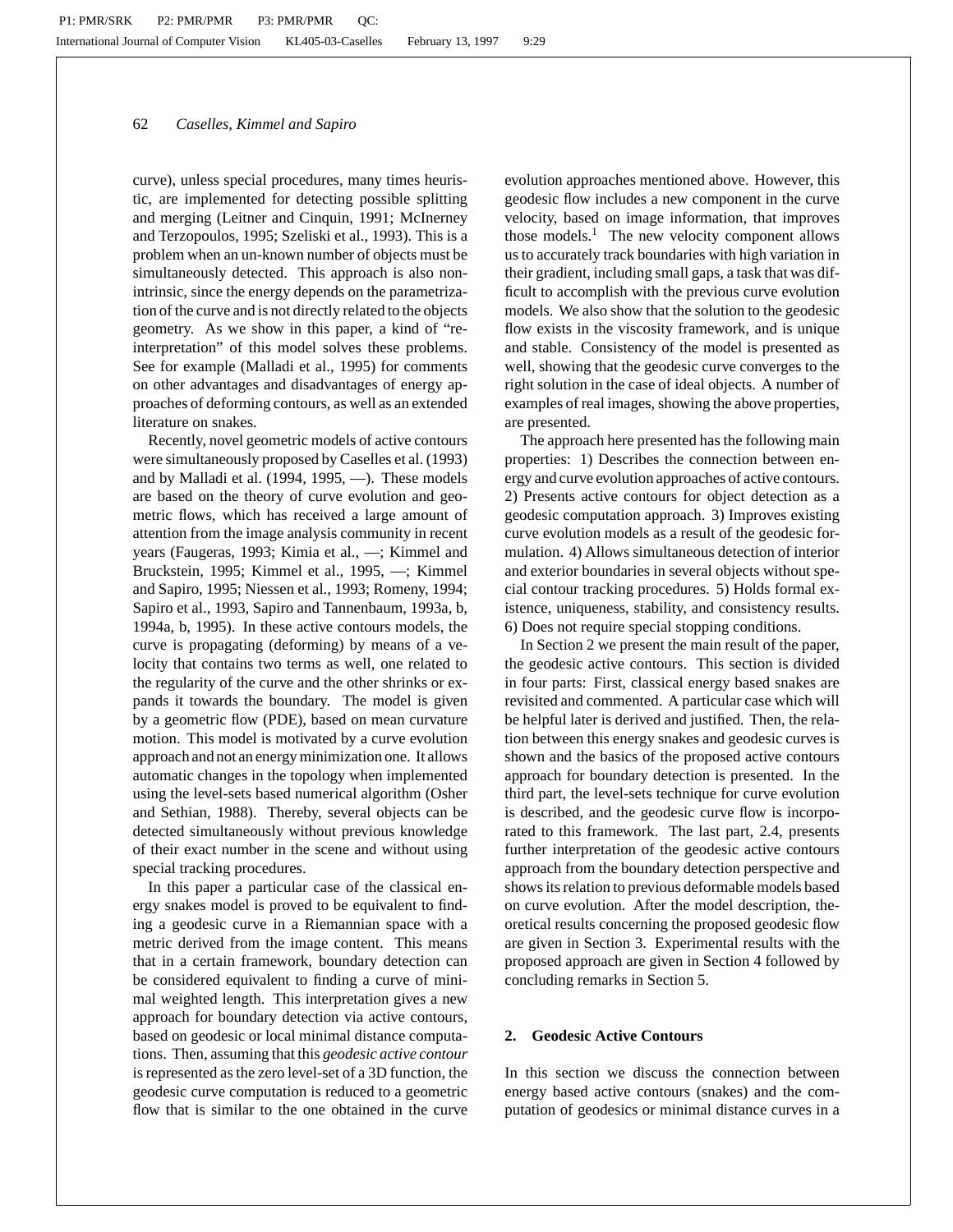Riemannian space derived from the image. From this geodesic model for object detection, we derive a novel geometric partial differential equation for active contours that improves previous curve evolution models.

#### *2.1. Energy Based Active Contours*

Let us briefly describe the classical energy based snakes. Let  $C(q)$ : [0, 1]  $\rightarrow \mathbb{R}^2$  be a parametrized planar curve and let *I*:  $[0, a] \times [0, b] \rightarrow \mathbb{R}^+$  be a given image in which we want to detect the objects boundaries. The classical snakes approach (Kass et al., 1988) associates the curve  $\mathcal C$  with an energy given by

$$
E(C) = \alpha \int_0^1 |C'(q)|^2 dq + \beta \int_0^1 |C''(q)|^2 dq
$$
  
-  $\lambda \int_0^1 |\nabla I(C(q))| dq,$  (1)

where  $\alpha$ ,  $\beta$ , and  $\lambda$  are real positive constants. The first two terms control the smoothness of the contours to be detected (internal energy),<sup>2</sup> while the third term is responsible for attracting the contour towards the object in the image (external energy). Solving the problem of snakes amounts to finding, for a given set of constants  $\alpha$ ,  $\beta$ , and  $\lambda$ , the curve C that minimizes E. Note that when considering more than one object in the image, for instance for an initial prediction of  $C$  surrounding all of them, it is not possible to detect all the objects. Special topology-handling procedures must be added. Actually, the solution without those special procedures will be in most cases a curve which approaches a convex hull type figure of the objects in the image. In other words, the classical (energy) approach of snakes can not directly deal with changes in topology. The topology of the initial curve will be the same as the one of the, possibly wrong, final curve. The model derived below, as well as the curve evolution models in (Caselles et al., 1993; Malladi et al., 1994, 1995, —), overcomes this problem.

Another possible problem of the energy based models is the need to select the parameters that control the trade-off between smoothness and proximity to the object. Let us consider a particular class of snakes model where the rigidity coefficient is set to zero, that is,  $\beta = 0$ . Two main reasons motivate this selection, which at least mathematically restricts the general model (1): First, this selection will allow us to derive the relation between this energy based active contours and geometric curve evolution ones, which is one of the goals of this paper. This will be done in Section 2.2 through the presentation of the proposed geodesic active contours. Second, as we will see in Sections 2.2 and 2.4, the regularization effect on the geodesic active contours comes from curvature based curve flows, obtained only from the other terms in (1) (see Eq. (16) and its interpretation after it). This will allow to achieve smooth curves in the proposed approach without having the high order smoothness given by  $\beta \neq 0$  in energy-based approaches.3 Moreover, the second order smoothness component in (1), assuming an arc-length parametrization, appears in order to minimize the total squared curvature (curve known as "elastica"). It is easy to prove that the curvature flow used in the new approach and presented below decreases the total curvature (Angenent, 1991). The use of the curvature driven curve motions as smoothing term was proved to be very efficient in previous literature (Alvarez et al., 1993; Caselles et al., 1993; Kimia, —; Niessen et al., 1993; Malladi et al., 1994, 1995, —; Sapiro and Tannenbaum, 1993), and is also supported by our experiments in Section 4. Therefore, curve smoothing will be obtained also with  $\beta = 0$ , having only the first regularization term. Assuming this (1) reduces to

$$
E(C) = \alpha \int_0^1 |C'(q)|^2 dq - \lambda \int_0^1 |\nabla I(C(q))| dq. (2)
$$

Observe that, by minimizing the functional (2), we are trying to locate the curve at the points of maxima |∇ *I*| (acting as "edge detector"), while keeping certain smoothness in the curve (object boundary). This is actually the goal in the general formulation (1) as well. The tradeoff between edge proximity and edge smoothness is played by the free parameters in the above equations.

Equation (2) can be extended by generalizing the edge detector part in the following way: Let *g*: [0,  $+\infty$ [→ **R**<sup>+</sup> be a strictly decreasing function such that  $g(r) \rightarrow 0$  as  $r \rightarrow \infty$ . Hence,  $-|\nabla I|$  can be replaced by  $g(|\nabla I|)^2$ , obtaining a general energy functional given by

$$
E(C) = \alpha \int_0^1 |C'(q)|^2 dq + \lambda \int_0^1 g(|\nabla I(C(q))|)^2 dq
$$
  
= 
$$
\int_0^1 (E_{int}(C(q)) + E_{ext}(C(q))) dq.
$$
 (3)

The goal now is to minimize  $E$  in (2) for  $C$  in a certain allowed space of curves.<sup>4</sup> Note that in the above energy functional, only the ratio  $\lambda/\alpha$  counts. The geodesic active contours will be derived from (2).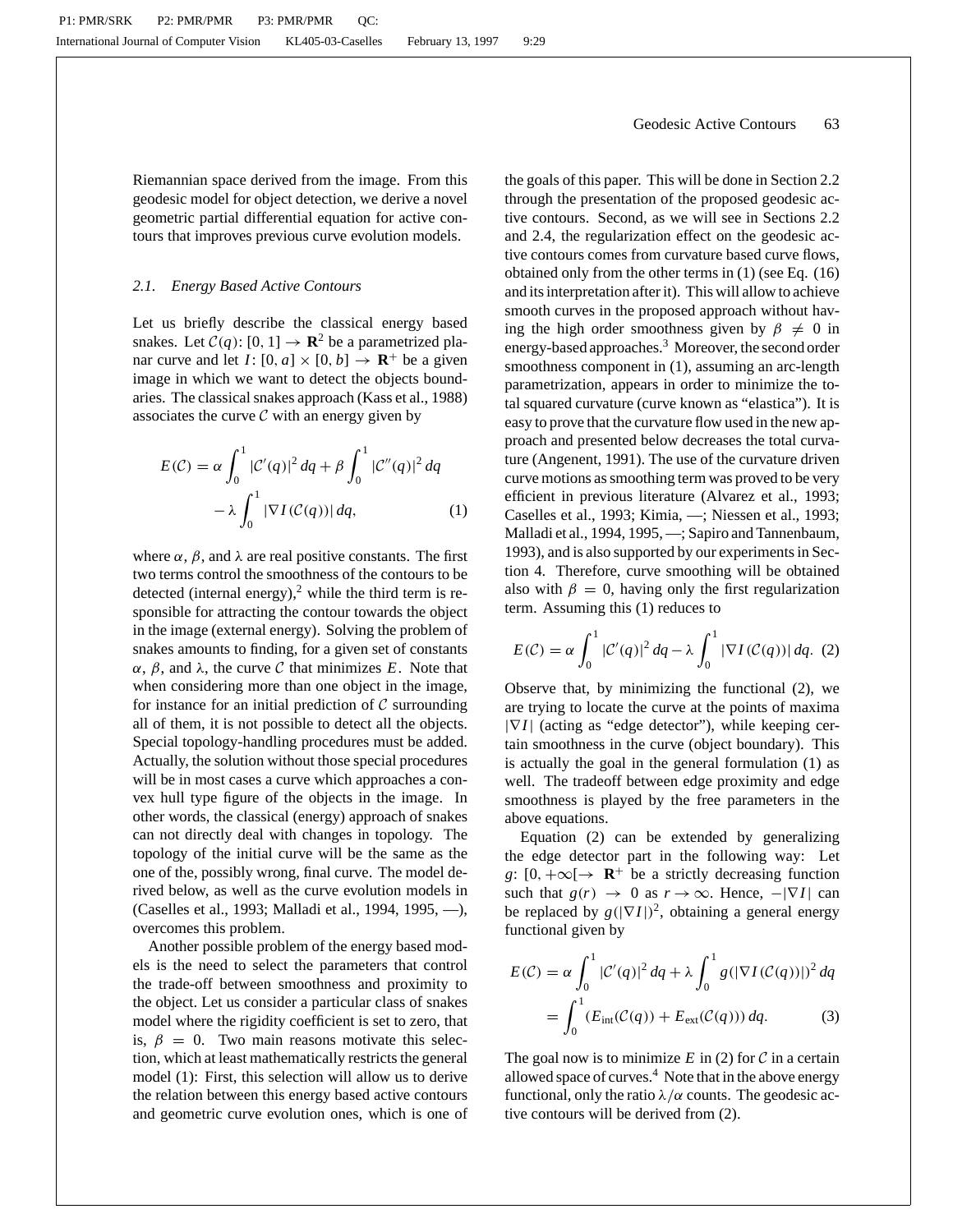The functional in (2) is not intrinsic since it depends on the parametrization *q* that until now is arbitrary. This is an undesirable property, since parametrizations are not related to the geometry of the curve (or object boundary), but only to the velocity they are traveled. Therefore, it is not natural for an object detection problem to depend on the parametrization of the representation. Actually, if we define a new parametrization of the curve via  $q = \phi(r)$ ,  $\phi : [c, d] \rightarrow [0, 1]$ ,  $\phi' > 0$ , we obtain

$$
\int_0^1 |\mathcal{C}'(q)|^2 dq = \int_c^d |(\mathcal{C} \circ \phi)'(r)|^2 (\phi'(r))^{-1} dr,
$$
  

$$
\int_0^1 g(|\nabla I(\mathcal{C}(q))|) dq = \int_c^d g(|\nabla I(\mathcal{C} \circ \phi(r))|) \phi'(r) dr,
$$

and the energies can change in any arbitrary form. One of our goals will be to present a possible solution to this problem by choosing a parametrization that is intrinsic to the curve (geometric).

### *2.2. The Geodesic Curve Flow*

We now proceed and show that the solution of the particular energy snakes model (2) is given by a geodesic curve in a Riemannian space induced from the image *I*. (A geodesic curve is a (local) minimal distance path between given points.) To show this, we use the classical Maupertuis' Principle (Dubrovin et al., 1984) from dynamical systems. Giving all the background on this principle is beyond the scope of this paper, so we will restrict the presentation to essential points and geometric interpretation. Let us define

$$
\mathcal{U}(\mathcal{C}):=-\lambda g(|\nabla I(\mathcal{C})|)^2,
$$

and write  $\alpha = m/2$ . Therefore,

$$
E(\mathcal{C}) = \int_0^1 \mathcal{L}(\mathcal{C}(q)) \, dq,
$$

where  $\mathcal L$  is the Lagrangian given by

$$
\mathcal{L}(\mathcal{C}) := \frac{m}{2} |\mathcal{C}'|^2 - \mathcal{U}(\mathcal{C}).
$$

The Hamiltonian (Dubrovin et al., 1984) is then given by

$$
H = \frac{p^2}{2m} + \mathcal{U}(\mathcal{C}),
$$

where  $p := mC'$ . In order to show the relation between the energy minimization problem (2) and geodesic computations, we will need the following Theorem (Dubrovin et al., 1984).

**Theorem 1** (Maupertuis' Principle). *Curves*  $C(q)$  *in Euclidean space which are extremal corresponding to the Hamiltonian H* =  $\frac{p^2}{2m}$  + U(C), *and have a fixed energy level E*<sup>0</sup> (*law of conservation of energy*), *are geodesics*, *with non-natural parameter*, *with respect to the new metric*  $(i, j = 1, 2)$ 

$$
g_{ij}=2m(E_0-\mathcal{U}(\mathcal{C}))\delta_{ij}.
$$

This classical Theorem explains, among other things, when an energy minimization problem is equivalent to finding a geodesic curve in a Riemannian space. That means, when the solution to the energy problem is given by a curve of minimal "weighted distance" between given points. Distance is measured in the given Riemannian space with the first fundamental form  $g_{ij}$  (the first fundamental form defines the metric or distance measurement in the space). See the mentioned references (specially Section 3.3 in (Dubrovin et al., 1984)) for details on the theorem and the corresponding background in Riemannian geometry. According to the above result, minimizing  $E(\mathcal{C})$  as in (2) with  $H = E_0$  (conservation of energy) is equivalent to minimizing

$$
\int_0^1 \sqrt{g_{ij} C'_i C'_j} \, dq,\tag{4}
$$

or  $(i, j = 1, 2)$ 

$$
\int_0^1 \sqrt{g_{11}C_1'^2 + 2g_{12}C_1'C_2' + g_{22}C_2'^2} \, dq,\qquad (5)
$$

where  $(C_1, C_2) = C$  (components of C),  $g_{ij} = 2m(E_0 U(\mathcal{C}))\delta_{ij}$ .

We have just transformed the minimization (2) into the energy (5). As we see from the definition of  $g_{ii}$ , Eq. (5) has a free parameter,  $E_0$ . We deal now with this energy. Based on Fermat's Principle, we will motivate the selection of the value of  $E_0$ . We then present an intuitive approach that brings us to the same selection. In Appendix A, we extend our formulation without a-priori fixing  $E_0$ .

Fixing the ratio  $\lambda/\alpha$ , the search for the path minimizing (2) may be considered as a search for a path in the  $(x, y, q)$  space, indicating the non-intrinsic nature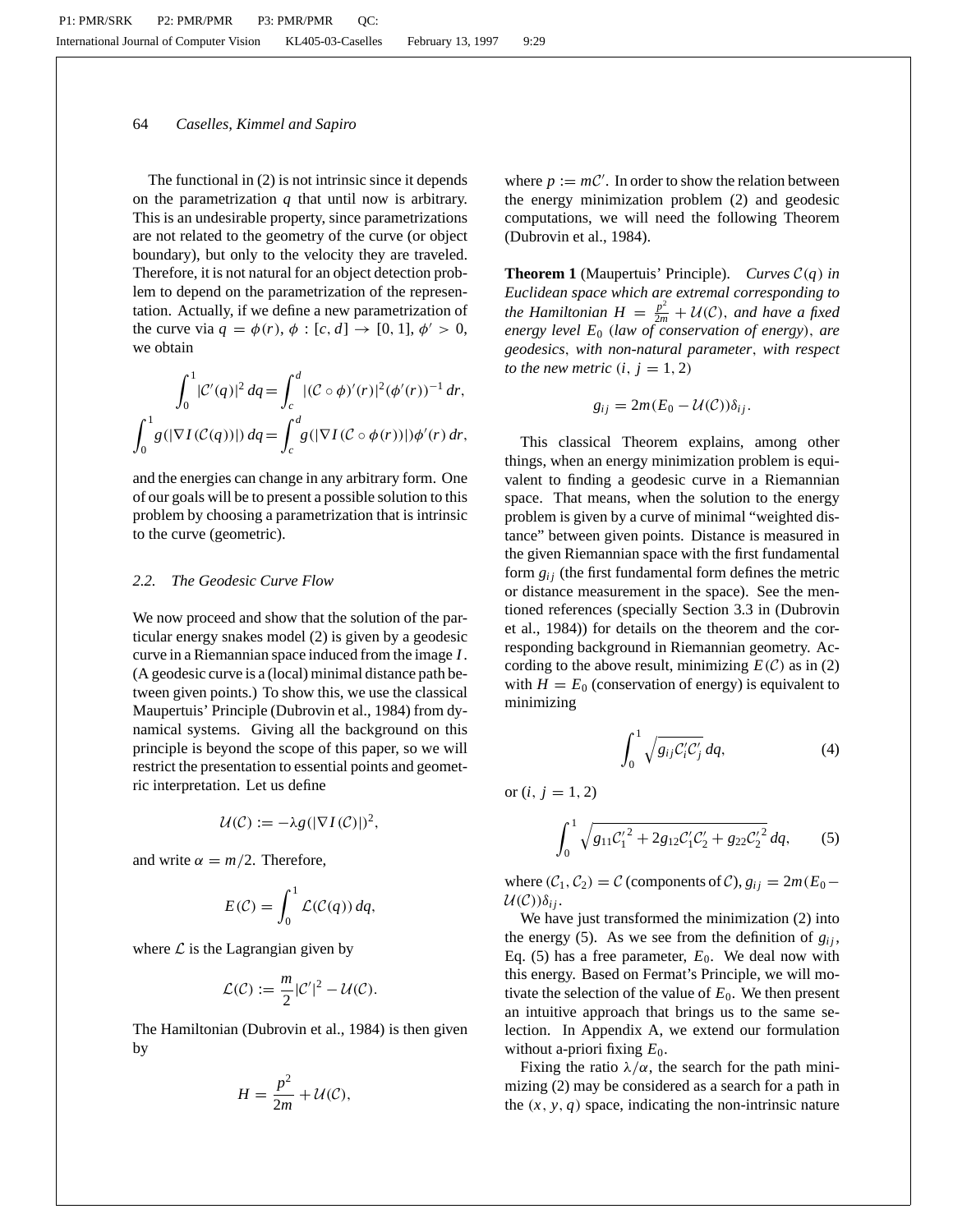of this minimization problem. The Maupertuis Principle of least action used to derive (5) presents a purely geometric principle describing the orbits of the minimizing paths (Born and Wolf, 1986). In other words, it is possible using the above theorem to find the projection of the minimizing path of (2) in the  $(x, y, q)$ space onto the  $(x, y)$  plane by solving an intrinsic problem. Observe that the parametrization along the path is yet to be determined after its orbit is tracked. The intrinsic problem of finding the projection of the minimizing path depends on a single free parameter  $E_0$ incorporating the parametrization as well as  $\lambda$  and  $\alpha$  $(E_0 = E_{int} - E_{ext} = \alpha |C'(q)|^2 - \lambda g (C(q))^2).$ 

The question to be asked is whether the problem in hand should be regarded as the behavior of springs and mass points leading to the non-intrinsic model (2). We shall take one step further, moving from springs to light rays, and use the following result from optics to motivate the proposed model (Born and Wolf, 1986; Dubrovin et al., 1984):

**Theorem 2** (Fermat's Principle). *In an isotropic medium the paths taken by light rays in passing from a point A to a point B are extrema corresponding to the traversal-time* (*as action*)*. Such paths are geodesics with respect to the new metric*  $(i, j = 1, 2)$ 

$$
g_{ij}=\frac{1}{c^2(\mathcal{X})}\delta_{ij}.
$$

 $c(\mathcal{X})$  in the above equation corresponds to the speed of light at  $X$ . Fermat's Principle defines the Riemannian metric for light waves. We define  $c(\mathcal{X}) = 1/g(\mathcal{X})$ where "high speed of light" corresponds to the presence of an edge, while "low speed of light" corresponds to a non-edge area. The result is equivalent then to minimizing the intrinsic problem

$$
\int_0^1 g(|\nabla I(\mathcal{C}(q))|)|\mathcal{C}'(q)|\,dq,\tag{6}
$$

which is the same formulation as in (5), having selected  $E_0 = 0.$ 

We shall return for a while to the energy model (2) to further explain the selection of  $E_0 = 0$  from the point of view of object detection. As was explained before, in order to have a completely closed form for boundary detection via (5), we have to select  $E_0$ . It was shown that selecting  $E_0$  is equivalent to fixing the free parameters in (2) (i.e., the parametrization and  $\lambda/\alpha$ ). Note that by Theorem 1, the interpretation of the snakes

model (2) for object detection as a geodesic computation is valid for any value of  $E_0$ . The value of  $E_0$  is selected to be zero from now on, which means that  $E_{\text{int}} = E_{\text{ext}}$  in (2). This selection simplifies the notation (see Appendix A), and clarifies the relation of Theorem 1 and energy-snakes with (geometric) curve evolution active contours that results form theorems 1 and 2. At an ideal edge, *E*ext in (2) is expected to be zero, since  $|\nabla I| = \infty$  and  $g(r) \to 0$  as  $r \to \infty$ . Then, the ideal goal is to send the edges to the zeros of *g*. Ideally we should try as well to send the internal energy to zero. Since images are not formed by ideal edges, we choose to make equal contributions of both energy components. This choice, which coincides with the one obtained from Fermat's Principle and as said before allows to show the connection with curve evolution active contours, is also consistent with the fact that when looking for an edge, we may travel along the curve with arbitrarily slow velocity (given by the parametrization  $q$ , see equations obtained with the above change of parametrization). More comments on different selections of  $E_0$ , as well as formulas corresponding to  $E_0 \neq 0$ , are given in Appendix A.

Therefore, with  $E_0 = 0$ , and  $g_{ii} = 2m\lambda g(|\nabla I(\mathcal{C})|)^2$  $\delta_{ij}$ , Eq. (4) becomes

Min 
$$
\int_0^1 \sqrt{2m\lambda} g(|\nabla I(\mathcal{C}(q))| |\mathcal{C}'(q)| dq.
$$
 (7)

Since the parameters above are constants, without loss of generality we can set now  $2\lambda m = 1$  to obtain

Min 
$$
\int_0^1 g(|\nabla I(\mathcal{C}(q))|\mathcal{C}'(q)| dq.
$$
 (8)

We have transformed the problem of minimizing (2) into a problem of geodesic computation in a Riemannian space, according to a new metric.

Let us, based on the above theory, give the above expression a further geodesic curve interpretation from a slightly different perspective. The Euclidean length of the curve  $\mathcal C$  is given by

$$
L := \oint |C'(q)| dq = \oint ds, \tag{9}
$$

where *ds* is the Euclidean arc-length (or Euclidean metric). It is easy to prove that the flow

$$
\mathcal{C}_t = \kappa \vec{\mathcal{N}} \tag{10}
$$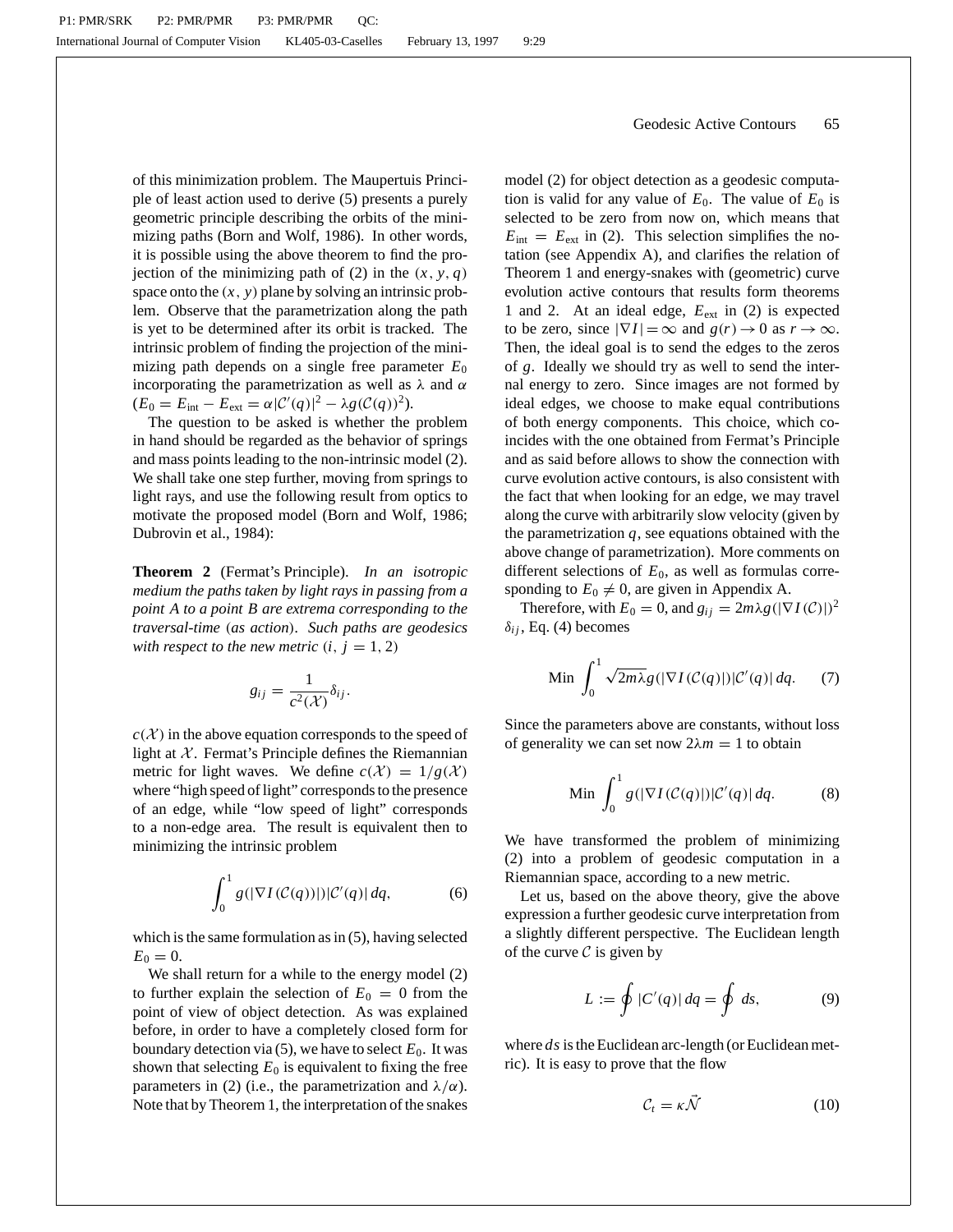where  $\kappa$  is the Euclidean curvature (Guggenheimer, 1963),<sup>5</sup> gives the fastest way to reduce  $\overline{L}$ , that is, moves the curve in the direction of the gradient of the functional *L*. This flow is known as the *Euclidean curve shortening flow* (Grayson, 1987). Looking now at (8), a new length definition in a different Riemannian space is given,

$$
L_R := \int_0^1 g(|\nabla I(\mathcal{C}(q))|\mathcal{C}'(q)|\,dq. \tag{11}
$$

Since  $|C'(q)| dq = ds$ , we obtain

$$
L_R := \int_0^{L(C)} g(|\nabla I(C(q)|) ds. \tag{12}
$$

Comparing this with the classical length definition as given in (9), we observe that the new length is obtained by weighting the Euclidean element of length *ds* by  $g(|\nabla I(\mathcal{C}(q))|)$ , which contains information regarding the boundary of the object. Therefore, when trying to detect an object, we are not just interested in finding the path of minimal classical length  $(\oint ds)$  but the one that minimizes a new length definition which takes into account image characteristics. Note that (8) is general, besides being a positive decreasing function, no assumptions on *g* were made. Therefore, the theory of boundary detection based on geodesic computations given above can be applied to any general "edge detector" functions *g*. Recall that (8) was obtained from the particular case of energy based snakes (2) using Maupertuis' Principle, which helps to identify variational approaches that are equivalent to computing paths of minimal length in a new metric space.

In order to minimize (8) (or  $L_R$ ) we search for the gradient descent direction of (8), which is a way of minimizing  $L_R$  via the steepest-descent method. Therefore, we need to compute the Euler-Lagrange (Strang, 1986) of (8). Details on this computation are given in Appendix B. Thus, according to the steepest-descent method, to deform the initial curve  $C(0) = C_0$  towards a (local) minima of  $L_R$ , we should follow the curve evolution equation (compare with (10))

$$
\frac{\partial C(t)}{\partial t} = g(I)\kappa \vec{\mathcal{N}} - (\nabla g \cdot \vec{\mathcal{N}})\vec{\mathcal{N}},\qquad(13)
$$

where  $\kappa$  is the Euclidean curvature as before,  $\vec{\mathcal{N}}$  is the unit inward normal, and the right hand side of the equation is given by the Euler-Lagrange of (8) as derived in Appendix B. This equation shows how each point in the active contour  $C$  should move in order to decrease the length  $L_R$ . The detected object is then given by the steady state solution of (13), that is  $C_t = 0.6$ 

To summarize, Eq. (13) presents a curve evolution flow that minimizes the weighted length  $L_R$ , which was derived from the classical snakes case (2) via Maupertuis' Principle of least action. This is the basic geodesic curve flow we propose for object detection (the full model is presented below). In the following section we embed this flow in a level-set formulation in order to complete the model and show its connection with previous curve evolution active contours. This embedding will also help to present theoretical results regarding the existence of the solution of (13), as we do in Section 3. We note that minimization of a normalized version of (12) was proposed in (Fua and Leclerc, 1990) from a different perspective, leading to a different geometric method.

### *2.3. The Level-Sets Geodesic Flow: Derivation*

In order to find the geodesic curve, we computed the corresponding steepest-descent flow of (8), Eq. (13). Equation (13) is represented using the level-sets approach (Osher and Sethian, 1988; Sethian, 1989), which we proceed to describe.

Assume that the curve  $\mathcal C$  is a level-set of a function  $u: [0, a] \times [0, b] \rightarrow \mathbb{R}$ . That is, C coincides with the set of points  $u =$  constant (e.g.,  $u = 0$ ). *u* is therefore an implicit representation of the curve  $\mathcal{C}$ . This representation is parameter free, then intrinsic. It is also topology free since different topologies of the zero level-set do not imply different topologies of *u*, making it appropriate for curve evolution applications as was originally introduced by Osher and Sethian (1988), Sethian (1989). It is easy to show, see Appendix C, that if the planar curve  $C$  evolves according to

$$
\mathcal{C}_t=\beta\vec{\mathcal{N}},
$$

for a given function  $\beta$ , then the embedding function  $u$ should deform according to

$$
u_t = \beta |\nabla u|,
$$

where  $\beta$  is computed on the level-sets. By embedding the evolution of  $C$  in that of  $u$ , topological changes of  $C(t)$  are handled automatically and accuracy and stability are achieved using the proper numerical algorithm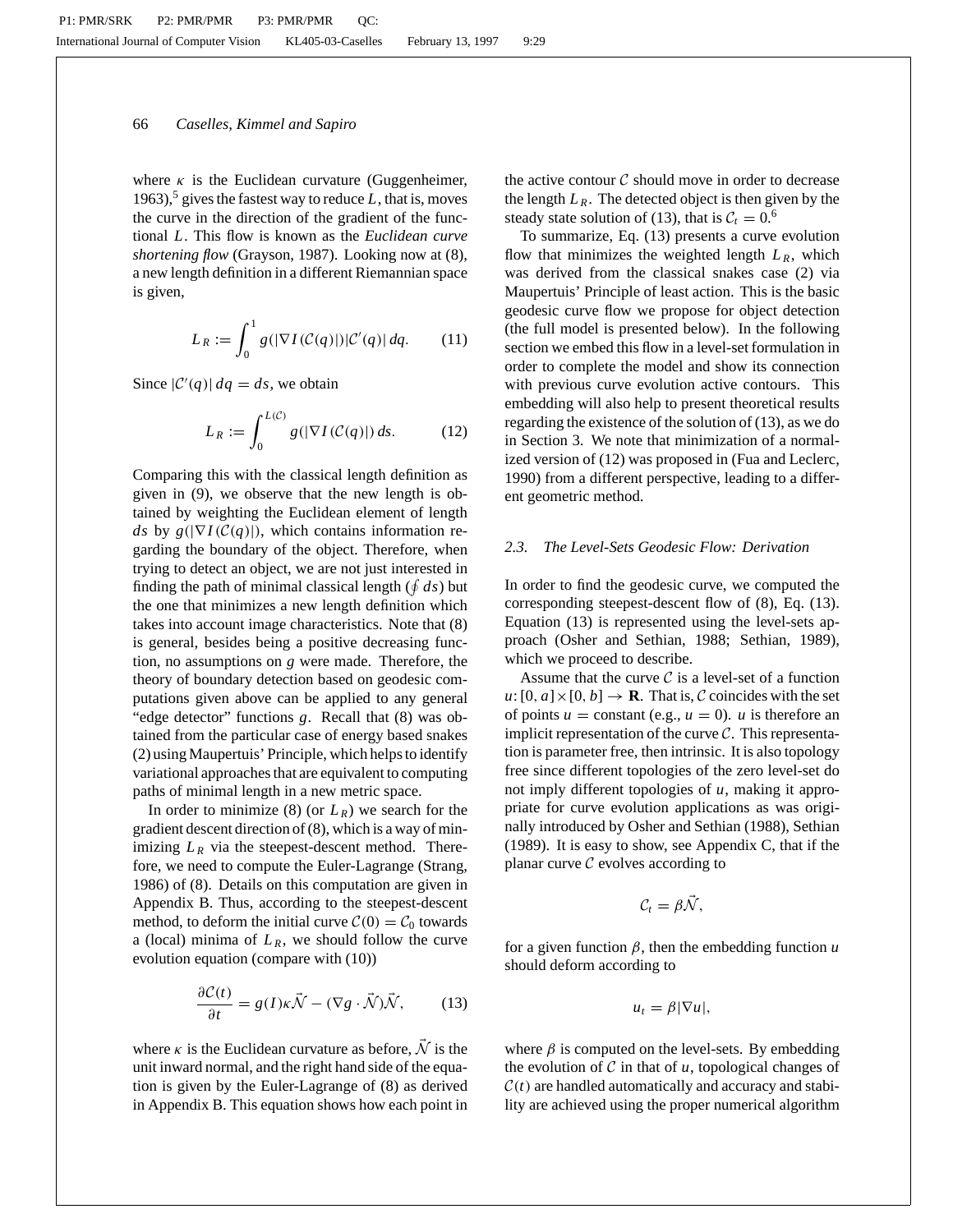(Osher and Sethian, 1988). This level-set representation was formally analyzed in (Chen et al., 1991; Evans and Spruck, 1991; Soner, 1993), proving for example that in the viscosity framework, the solution is independent of the embedding function *u* (see Section 3 as well as Theorems 5.6 and 7.1 in (Chen et al., 1991)). In our case *u* is initiated to be the signed distance function. Therefore, based on  $(8)$  and embedding  $(13)$  in  $u$ , we obtain that solving the geodesic problem is equivalent to searching for the steady state solution ( $\frac{\partial u}{\partial t} = 0$ ) of the following evolution equation  $(u(0, C) = u_0(C))$ :

$$
\frac{\partial u}{\partial t} = |\nabla u| \text{div}\left(g(I)\frac{\nabla u}{|\nabla u|}\right)
$$
  
=  $g(I)|\nabla u| \text{div}\left(\frac{\nabla u}{|\nabla u|}\right) + \nabla g(I) \cdot \nabla u$   
=  $g(I)|\nabla u|_{\kappa} + \nabla g(I) \cdot \nabla u,$  (14)

where the right hand of the flow is the Euler-Lagrange of (8) with  $C$  represented by a level-set of  $u$ , and the curvature  $\kappa$  is computed on the level-sets of  $u^2$ . That means, (13) is obtained by embedding (13) into *u* for  $\beta = g(I)\kappa - \nabla g \cdot \vec{\mathcal{N}}$ . On the equation above we made use of the fact that

$$
\kappa = \mathrm{div}\left(\frac{\nabla u}{|\nabla u|}\right).
$$

Equation (13) is the main part of the proposed active contour model.

# *2.4. The Level-Sets Geodesic Flow: Boundary Detection*

Let us proceed and explore the geometric interpretation of the geodesic active contours Eq. (13) from the point of view of object segmentation, as well as its relation to other geometric curve evolution approaches to active contours. In (Caselles et al., 1993; Malladi et al., 1994, 1995, —), the authors proposed the following model for boundary detection:

$$
\frac{\partial u}{\partial t} = g(I)|\nabla u| \text{div}\left(\frac{\nabla u}{|\nabla u|}\right) + cg(I)|\nabla u|
$$
  
=  $g(I)(c+\kappa)|\nabla u|,$  (15)

where *c* is a positive real constant. Following (Caselles et al., 1993; Malladi et al., 1994, 1995, —), Eq. (15) can be interpreted as follows: First, from the results in Appendix C, the flow

$$
u_t = (c + \kappa) |\nabla u|,
$$

means that each one of the level-sets  $C$  of  $u$  is evolving according to

$$
\mathcal{C}_t = (c + \kappa) \vec{\mathcal{N}},
$$

where  $\vec{\mathcal{N}}$  is the inward normal to the curve. This equation was first proposed in (Osher and Sethian, 1988; Sethian, 1989), were extensive numerical research on it was performed. It was recently introduced in computer vision in (Kimia et al., —), were deep research was performed for shape analysis. The previously presented Euclidean shortening flow

$$
\mathcal{C}_t = \kappa \vec{\mathcal{N}},\tag{16}
$$

denoted also as *Euclidean heat flow*, is well known for its very satisfactory geometric smoothing properties (Angenent, 1991; Gage and Hamilton, 1986; Grayson, 1987). (It was extended in (Sapiro and Tannenbaum, 1993a, b, 1994) for the affine group and in (Olver et al., 1994, —; Sapiro and Tannenbaum, 1993) for others.) The flow decreases the total curvature as well as the number of zero-crossings and the value of maxima/minima curvature. Recall that this flow also moves the curve in the gradient direction of its length functional. Therefore, it has the properties of "shortening" as well as "smoothing." This shows that having only the first regularization component in (1),  $\alpha \neq 0$  and  $\beta = 0$ , is enough to obtain smooth active contours as argued in Section 2.1 when the selection  $\beta = 0$ was done. The constant velocity  $c\overrightarrow{N}$ , which is related with classical mathematical morphology (Sapiro et al., 1993) and shape offsetting in CAD (Kimmel and Bruckstein, 1993), is similar to the balloon force introduced in (Cohen, 1991). Actually this velocity pushes the curve inwards (or outward) and it is crucial in the above model in order to allow convex initial curves to capture non-convex shapes. That is, to detect nonconvex objects.8 Of course, the *c* parameter must be specified a priori in order to make the object detection algorithm automatic. This is not a trivial issue as pointed out in (Caselles et al., 1993) where possible ways of estimating this parameter are considered. Summarizing, the "force"  $(c + \kappa)$  acts as the internal force in the classical energy based snakes model, smoothness being provided by the curvature part of the flow. The Euclidean heat flow  $C_t = \kappa \vec{\mathcal{N}}$  is exactly the regularization curvature flow that "replaces"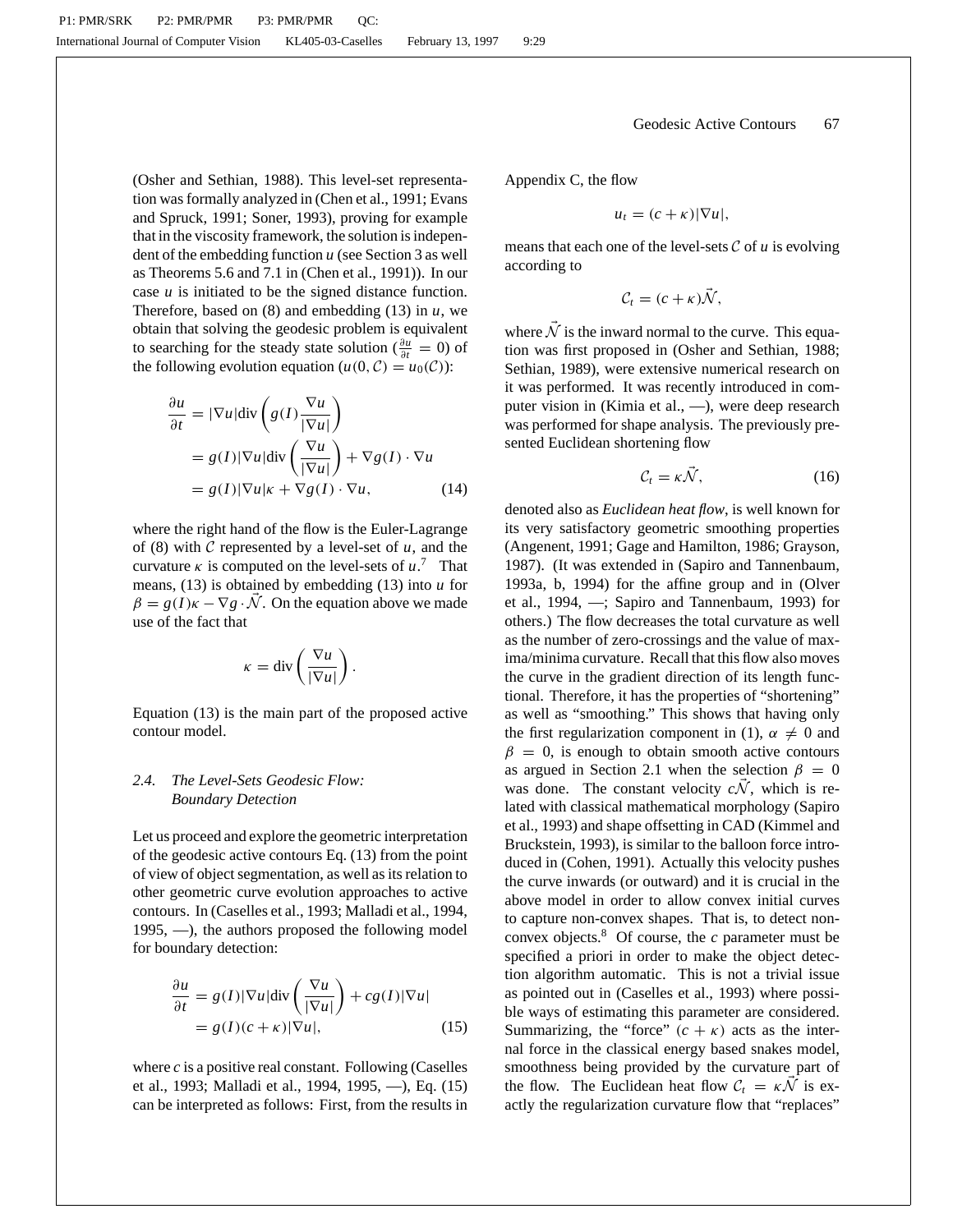the high order smoothness term in (1) as discussed in Section 2.1.

The external image dependent force is given by the stopping function  $g(I)$ . The main goal of  $g(I)$  is actually to stop the evolving curve when it arrives to the objects boundaries. In (Caselles et al., 1993; Malladi et al., 1994, 1995, —), the authors choose

$$
g = \frac{1}{1 + |\nabla \hat{I}|^p},\tag{17}
$$

where  $\hat{I}$  is a smoothed version of *I* and  $p = 1$  or 2.  $\hat{I}$  was computed using Gaussian filtering, but more effective geometric smoothers, as those in (Alvarez et al., 1992; Sapiro and Tannenbaum, 1994b), can be used as well. This topic is currently being investigated (Malladi and Sethian). Note that other decreasing functions of the gradient may be selected as well. For an ideal edge,  $\nabla \hat{I} = \delta$ ,  $g = 0$ , and the curve stops  $(u_t = 0)$ . The boundary is then given by the set  $u = 0$ .

In contrast with classical energy models of snakes, the curve evolution model given by (15) is topology independent. That is, there is no need to know a priori the topology of the solution. This allows it to detect any number of objects in the image, without knowing their exact number. This is achieved with the help of the mentioned level-set numerical algorithm for curve evolution, developed in (Osher and Sethian, 1988; Sethian, 1989) and already used by others for different image analysis problems (Chopp, 1991; Kimia et al., —; Kimmel et al., 1995, —; Kimmel and Sapiro, 1995; Sapiro et al., 1993; Sapiro and Tannenbaum, 1993a, 1995). In this case, the topology changes are automatically handled without the necessity to add specific monitoring on the deforming curve or any heuristic criterion.

Let us return to our model. Comparing Eqs. (13) to (15), we see that the term  $\nabla g \cdot \nabla u$ , naturally incorporated via the geodesic framework, is missing in the old model. This term attracts the curve to the boundaries of the objects (∇*g* points toward the middle of the boundaries). Note that in the old model, the curve stops when  $g = 0$ . This only happens at an ideal edge. In cases where there are different gradient values along the edge, as often happens in real images, *g* gets different values at different locations along the boundaries. It is necessary to restrict the *g* values, as well as possible gaps in the boundary, so that the propagating curve is guaranteed to stop. This makes the geometric model (15) inappropriate for the detection of boundaries with (un-known) high variations of the gradients. In the proposed model, the curve is attracted towards the boundary by the new gradient term. Observe in Fig. 1 the 1D case of an image *I* of an object of high intensity value and low intensity background. In Figs. 1(a) and (b), *I* and its smoothed version  $\hat{I}$  are presented. Figure 1(c) shows *g* and its gradient vectors. Observe the way the gradient vectors are all directed towards the middle of the boundary. Those vectors direct the propagating curve into the "valley" of the *g* function. In the 2*D* case,  $\nabla g \cdot \vec{N}$  is effective in case the gradient vectors coincide with normal direction of the propagating curve. Otherwise, it will lead the propagating curve into the boundary and eventually force it to stay there. To summarize, this new force increases the attraction of the deforming contour towards the boundary, being of special help when this boundary has high variations on its gradient values. Thereby, it is also possible to detect boundaries with high differences in their gradient values, as well as small gaps. The second advantage of this new term is that we partially remove the necessity of the constant velocity given by *c*. This constant velocity, that mainly allows the detection of non-convex objects, introduces an extra parameter to the model, that in most cases is an undesirable property. In our case, the new term will allow the detection of non-convex objects as well. This constant motion term may help to avoid certain local minima (as the



*Figure 1*. Geometric interpretation of the attraction force in 1D. The original edge signal  $I$ , its smoothed version  $\hat{I}$ , and the derived stopping function *g* are given. The evolving contour is attracted to the valley created by  $\nabla g \cdot \nabla u$  (see text).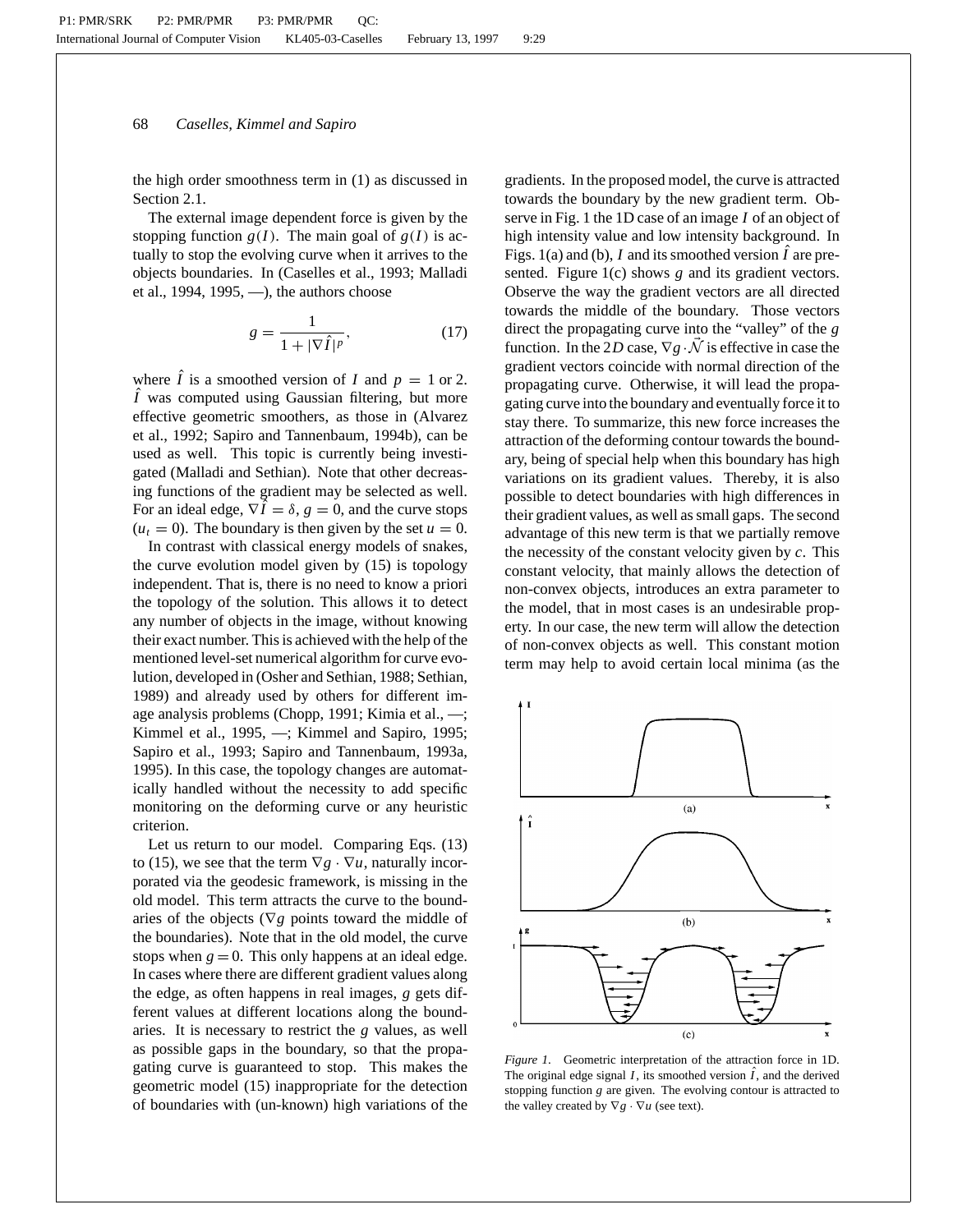balloon force), and is also of importance when starting from curves inside the object as we will see in Section 4. In case we wish to add this constant velocity, in order for example to increase the speed of convergence, we can consider the term  $cg(I)|\nabla u|$  like an "area constraint" to the geodesic problem (8) (*c* being the Lagrange multiplier), $9$  obtaining

$$
\frac{\partial u}{\partial t} = |\nabla u| \text{div}\left(g(I)\frac{\nabla u}{|\nabla u|}\right) + cg(I)|\nabla u|. \quad (18)
$$

This equation is of course equivalent to

$$
\frac{\partial u}{\partial t} = g(c + \kappa)|\nabla u| + \nabla u \cdot \nabla g,\qquad(19)
$$

and means that the level-sets move according to

$$
\mathcal{C}_t = g(I)(c + \kappa)\vec{\mathcal{N}} - (\nabla g \cdot \vec{\mathcal{N}})\vec{\mathcal{N}}.\tag{20}
$$

Equation (18), which is the level-sets representation of the modified solution of the geodesic problem (8) derived from the energy (2), constitutes the general *geodesic active contour* model we propose. The solution to the object detection problem is then given by the zero level-set of the steady state  $(u_t = 0)$  of this flow. As described in the experimental results, it is possible to choose  $c = 0$  (no constant velocity), and the model still converges (in a slower motion). The advantage is that we have obtained a model with less parameters.<sup>10</sup>

An important issue of the proposed model is the selection of the stopping function *g* in our model. According to the results in (Caselles et al., 1993) and in Theorem 5 in Section 3, in the case of ideal edges the described approach of object detection via geodesic computation is independent of the choice of *g*, as long as *g* is a positive strictly decreasing function and  $g(r) \rightarrow 0$  as  $r \rightarrow \infty$ . Since real images do not contain ideal edges, *g* must be specified. In the following experimental results we use *g* as in Malladi et al. and Caselles et al., given by (17). This is a very simple "edge detector", similar to the ones used in previous active contours models, both curve evolution and energy based ones, and suffers from the well known problems of gradient based edge detectors. In spite of this, and as we can appreciate from the following examples, accurate results are obtained using this simple function. The use of better edge detectors, as for example energy ones (Freeman and Adelson, 1991; Perona and Malik, 1991), will immediately improve the results. We are currently investigating the use of different metrics to define edges, and incorporating these metrics in the geodesic model. As pointed out before, the results

here described, and the described approach of object segmentation via geodesic computation, are independent of the specific selection of *g*.

# **3. Existence, Uniqueness, Stability, and Consistency of the Geodesic Model**

Before proceeding with the experimental results, we want to present results regarding existence and uniqueness of the solution to (18). Based on the theory of viscosity solutions (Crandall et al., 1992), the Euclidean heat flow as well as the geometric model (15), are well defined for non-smooth images as well (Caselles et al., 1993; Chen et al., 1991; Evans and Spruck, 1991). We now present similar results for our model (18). Note that besides the work in (Caselles et al., 1993), there is not much formal analysis for active contours approaches in the literature. The results presented in this section, together with the results on numerical analysis of viscosity solutions, ensures the existence and uniqueness of the solution of the geodesic active contours model.

Let us first recall the notion of viscosity solutions; see (Crandall et al., 1992) for details. We re-write Eq. (18) in the form  $(u(0, \mathcal{X}) = u_0(\mathcal{X}))$ 

$$
\frac{\partial u}{\partial t} - g(\mathcal{X})a_{ij}(\nabla u)\partial_{ij}u - \nabla g \cdot \nabla u - cg(\mathcal{X})|\nabla u| = 0
$$
  
[*t*, *X*)  $\in [0, \infty) \times \mathbb{R}^2$ , (21)

where  $a_{ij}(q) = \delta_{ij} - \frac{p_i p_j}{|p|^2}$  if  $p \neq 0$ . We used in (21) and we shall use below the usual notations  $\partial_i = \frac{\partial}{\partial x_i}$ and  $\partial_{ij} = \frac{\partial^2}{\partial x_i \partial x_j}$ , together with the classical Einstein summation convention. The terms  $g(\mathcal{X})$  and  $\nabla g$  are assumed to be continuous.

Equation (21) should be solved in  $D = [0, 1]^2$  with Neumann boundary conditions. In order to simplify the notation and as usual in the literature, we extend the images by reflection to  $\mathbb{R}^2$  and we look for solutions verifying  $u(\mathcal{X} + 2h) = u(\mathcal{X})$ , for all  $\mathcal{X} \in \mathbb{R}^2$  and  $h \in$ **Z**<sup>2</sup>. The initial condition  $u_0$  as well as the data  $g(\mathcal{X})$ are taken extended to  $\mathbb{R}^2$  with the same periodicity.

Let *u* ∈ C([0, *T* | × **R**<sup>2</sup>) for some *T* ∈ [0, ∞[. We say that  $u$  is a viscosity sub-solution of  $(21)$  if for any function  $\phi \in C(\mathbf{R} \times \mathbf{R}^2)$  and any local maxima  $(t_0, \mathcal{X}_0) \in$  $[0, T] \times \mathbf{R}^2$  of  $u - \phi$  we have if  $\nabla \phi(t_0, \mathcal{X}_0) \neq 0$ , then

$$
\frac{\partial \phi}{\partial t}(t_0, \mathcal{X}_0) - g(\mathcal{X}_0) a_{ij} (\nabla \phi(t_0, \mathcal{X}_0)) \partial_{ij} \phi(t_0, \mathcal{X}_0) \n- \nabla g(\mathcal{X}_0) \cdot \nabla \phi(t_0, \mathcal{X}_0) - c g(\mathcal{X}_0) |\nabla \phi(t_0, \mathcal{X}_0)| \leq 0,
$$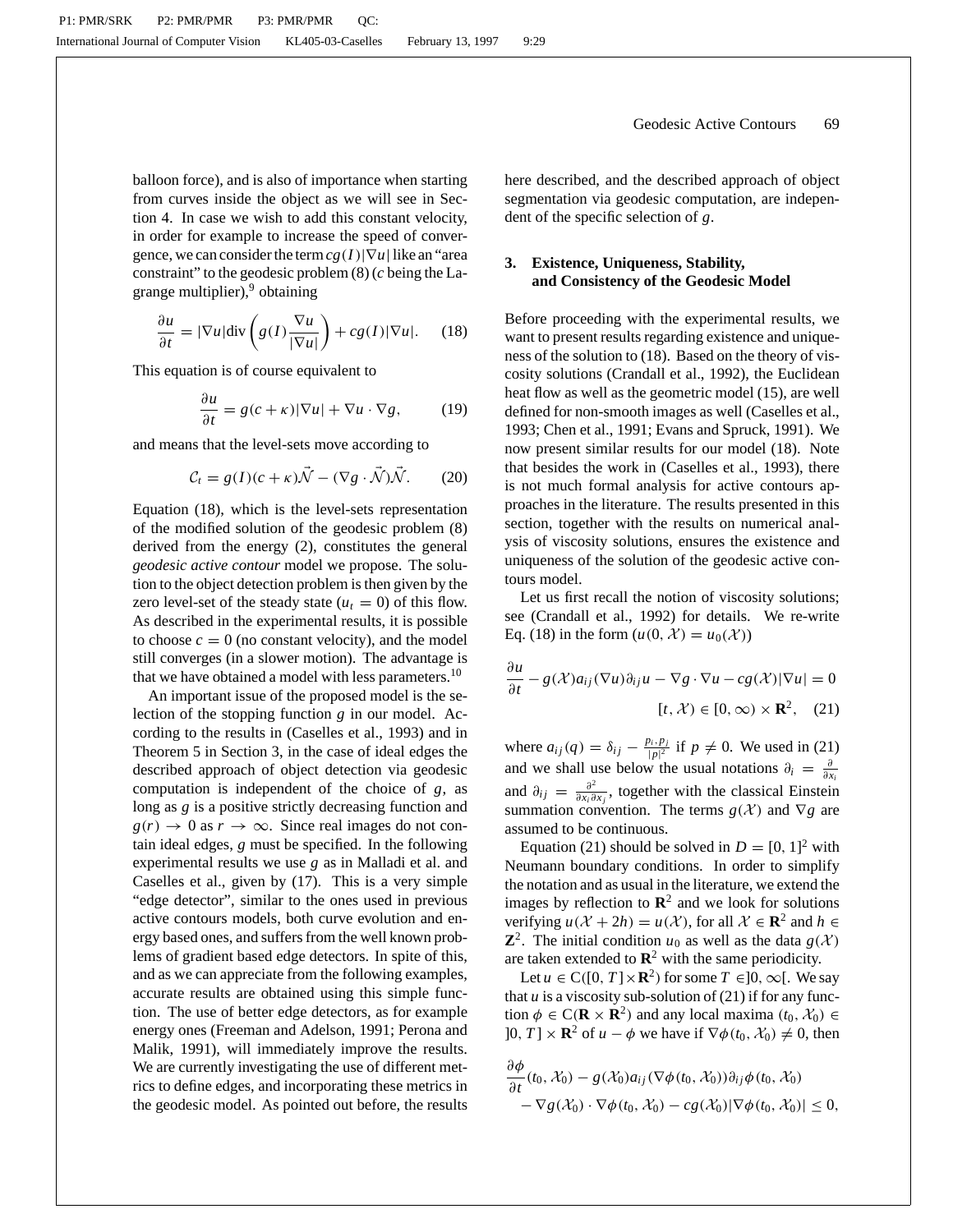and if  $\nabla \phi(t_0, \mathcal{X}_0) = 0$ , then

$$
\frac{\partial \phi}{\partial t}(t_0, \mathcal{X}_0) - g(\mathcal{X}_0) \lim_{q \to 0} \sup a_{ij}(q) \partial_{ij} \phi(t_0, \mathcal{X}_0) \leq 0,
$$

and

$$
u(0,\mathcal{X})\leq u_0(\mathcal{X}).
$$

In the same way, a viscosity super-solution is defined by changing in the expressions above "local maxima" by "local minima", " $\leq$ " by " $\geq$ ", and "lim sup" by "lim inf." A viscosity solution is a functions which is both a viscosity sub-solution and a viscosity supersolution. Viscosity solutions is one of the most popular frameworks for the analysis of non-smooth solutions of PDE's, having physical relevance as well. The viscosity solution coincides with the classical one if this exists.

With the notion of viscosity solutions, we can now present the following result regarding our geodesic model:

**Theorem 3.** *Let*  $W^{1,\infty}$  *denote the space of bounded Lipschitz functions in*  $\mathbb{R}^2$ *. Assume that*  $g > 0$  *is such that*  $\sup_{\mathcal{X} \in \mathbb{R}^2} |Dg^{1/2}(\mathcal{X})| < \infty$  and  $\sup_{\mathcal{X} \in \mathbb{R}^2} |D^2g(\mathcal{X})|$  $<\infty$ *. Let*  $u_0 \in BUC(\mathbf{R}^2) \cap W^{1,\infty}(\mathbf{R}^2)$ *.*<sup>11</sup> *Then* 

1. *Equation* (21) *admits a unique viscosity solution*

 $u \in \mathcal{C}([0,\infty) \times \mathbf{R}^2) \cap L^{\infty}(0,T;W^{1,\infty}(\mathbf{R}^2))$ 

*for all*  $T < \infty$ *. Moreover, u satisfies* 

 $\inf u_0 \leq u(t, \mathcal{X}) \leq \sup u_0$ .

2. Let  $v \in C([0,\infty) \times \mathbf{R}^2)$  be the viscosity solution of (21) *corresponding to the initial data*  $v_0$  ∈  $C(\mathbf{R}^2)$  ∩  $W^{1,\infty}(\mathbb{R}^2)$ *. Then* 

$$
\|u(t,\cdot)-v(t,\cdot)\|_{\infty}\leq \|u_0-v_0\|_{\infty}
$$

*for all t* ≥ 0*. This shows that the unique solution is stable.*

The assumptions of Theorem 3 are just technical. They imply the smoothness of the coefficients of (21) is required to prove the result using the method in (Alvarez et al., 1992; Caselles et al., 1993). In particular, Lipschitz continuity in  $X$  is required. This implies a well defined trajectory of the flow  $\mathcal{X}_t = \nabla g(\mathcal{X})$ , going to every point  $X_0 \in \mathbb{R}^2$ , which is reasonable in our context. The proof of this theorem follows the same steps of the corresponding proofs for the model (15); see (Caselles et al., 1993), Theorem 3.1, and we shall omit the details (see also (Alvarez et al., 1992)).

In the next Theorem, we recall results on the independence of the generalized evolution with respect to the embedding function  $u_0$ . Let  $\Gamma_0$  be the initial active contour, oriented such that it contains the object. In this case the initial condition  $u_0$  is selected to be the signed distance function, such that it is negative in the interior of  $\Gamma_0$  and positive in the exterior. Then, we have

**Theorem 4** (Theorem 7.1 (Chen et al., 1991)). *Let*  $u_0$  ∈  $W^{1,\infty}(\mathbb{R}^2)$  ∩ BUC( $\mathbb{R}^2$ )*. Let u*(*t*, *x*) *be the solution of the proposed geodesic evolution equation as in previous theorem. Let*  $\Gamma(t) := \{X : u(t, X) = 0\}$ *and*  $\mathcal{D}(t) := \{ \mathcal{X} : u(t, \mathcal{X}) \leq 0 \}$ *. Then,*  $(\Gamma(t), \mathcal{D}(t))$ *are uniquely determined by*  $(\Gamma(0), \mathcal{D}(0))$ *.* 

This Theorem is adopted from (Chen et al., 1991), where a slightly different formulation is given. The techniques there can be applied to the present model.

Let us present some further remarks on the proposed geodesic flows (13) and (18), as well as the previous geometric model (15). First note that these equations are invariant under increasing re-arrangements of contrast (morphology invariant (Alvarez et al., 1993)). This means that  $\Theta(u)$  is a viscosity solution of the flow if *u* is and  $\Theta: \mathbf{R} \to \mathbf{R}$  is an increasing function. On the other hand, while (13) is also contrast invariant, i.e., invariant to the transformation  $u \leftarrow -u$  (remember that *u* is the embedding function used by the level-set approach), Eqs. (15) and (18) are not due to the presence of the "constant velocity" component  $cg(I)|\nabla u|$ . This has a double effect. First, for Eq. (13), it can be shown that the generalized evolution of the level-sets  $\Gamma(t)$  only depends on  $\Gamma_0$  ((Evans and Spruck, 1991), Theorem 2.8), while for (18), the result in Theorem 4 is given. Second, for Eq. (13) one can show that if a smooth classical solution of the curve flow (13) exists and is unique, then it coincides with the generalized solution obtained via the level-sets representation (13) during the lifetime of the classical solution ((Evans and Spruck, 1991), Theorem 6.1). The same result can then be proved for the general curve flow (20) and its level-set representation (18), although a more delicate proof, on the lines of Corollary 11.2 in (Soner, 1993), is required.

We have just presented results concerning the existence, uniqueness, and stability of the solution of the geodesic active contours. Moreover, we have observed that the evolution of the curve is independent of the embedding function, at least as long as we precise its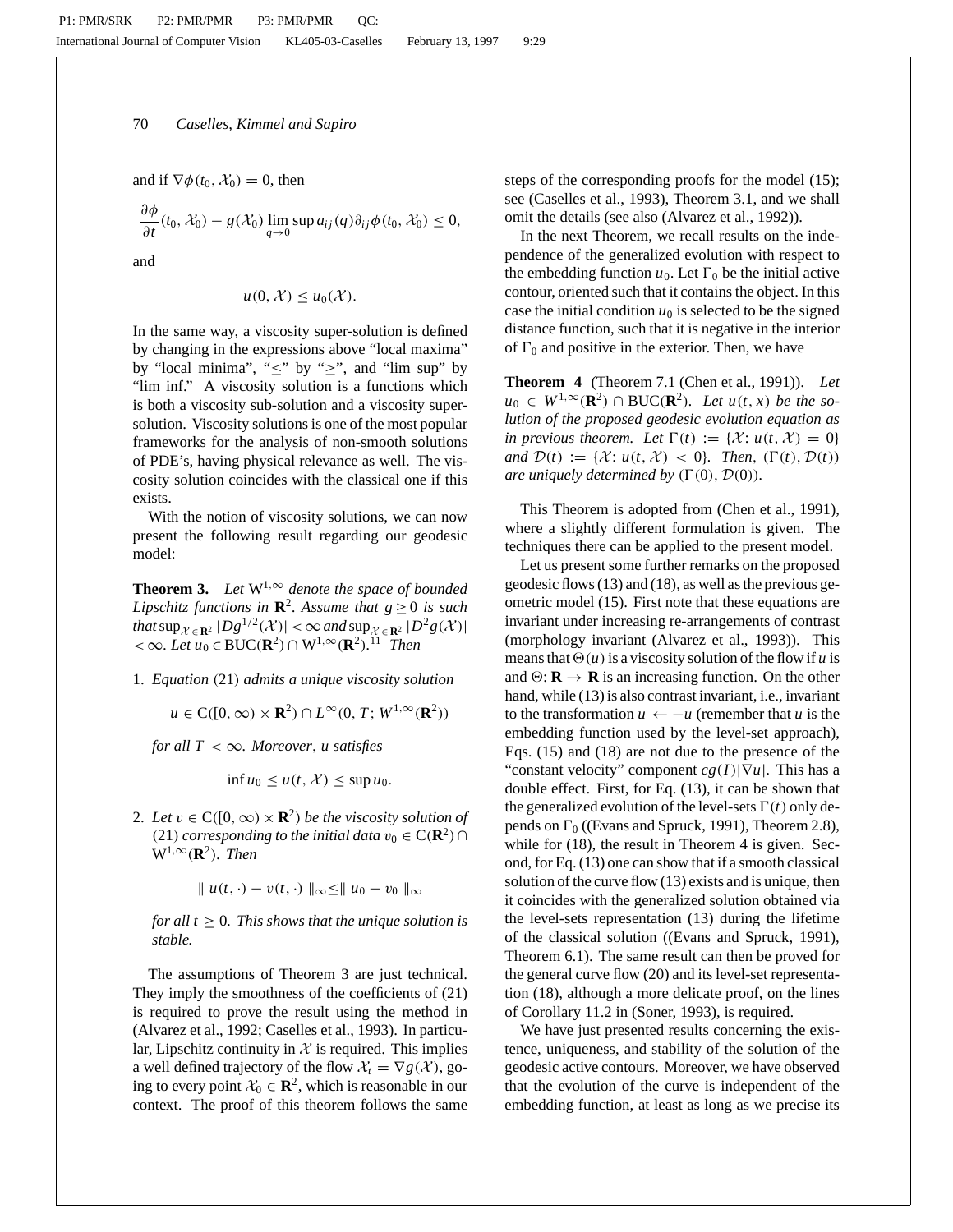interior and exterior regions. These results are presented in the viscosity framework. To conclude this section, let us mention that, in the case of a smooth ideal edge  $\hat{\Gamma}$ , one can prove that the generalized motion  $\Gamma(t)$  converges to  $\hat{\Gamma}$  as  $t \to \infty$ , making the proposed approach consistent:

**Theorem 5.** *Let*  $\hat{\Gamma} = \{ \mathcal{X} \in \mathbb{R}^2 : g(\mathcal{X}) = 0 \}$  *be a simple Jordan curve of class*  $C^2$  *and*  $Dg(\mathcal{X}) = 0$  *in*  $\hat{\Gamma}$ *. Furthermore*, *assume*  $u_0 \in W^{1,\infty}(\mathbb{R}^2) \cap BUC(\mathbb{R}^2)$  *is of class*  $C^2$  *and such that the set*  $\{X \in \mathbb{R}^2 : u_0(X) \leq 0\}$ *contains*  $\hat{\Gamma}$  *and its interior. Let*  $u(t, \mathcal{X})$  *be the solution of* (18) *and*  $\Gamma(t) = \{X \in \mathbb{R}^2 : u(t, X) = 0\}$ *. Then, if c*, *the constant component of the velocity*, *is sufficiently large*,  $\Gamma(t) \to \hat{\Gamma}$  *as*  $t \to \infty$  *in the Hausdorff distance.* 

This theorem is proved in (Caselles et al., 1995) for the extension of the geodesic model for 3D object segmentation. In this theorem, we assumed  $c$  to be sufficiently large. A similar result can be proved for the basic geodesic model, that is for  $c = 0$ , assuming the maximal distance between  $\hat{\Gamma}$  and the initial curve  $\Gamma(0)$  is given and bounded (to avoid local minima).

#### **4. Experimental Results**

Let us present some examples of the proposed geodesic active contours model (18). The numerical implementation is based on the algorithm for curve evolution via level-sets developed by Osher and Sethian (1988), Sethian (1989) and recently used by many authors

for different problems in computer vision and image processing. The algorithm allows the evolving curve to change topology without monitoring the deformation. This means that several objects can be detected simultaneously, although it is not required to know that there are more than one in the image. Note that when implementing our model with this algorithm, the extension of the image-based speed performed in (Malladi et al., 1994, 1995, —) is not necessary. Furthermore, using new results in (Adalsteinsson and Sethian, 1993; Malladi et al., —), the algorithm can be made to converge very fast. In the numerical implementation of Eq. (18) we have chosen central difference approximation in space and forwards difference approximation in time. This simple selection is possible due to the stable nature of the equation, however, when the coefficient *c* is taken to be of high value, more sophisticated approximations are required (Osher and Sethian, 1988). See the mentioned references for details on the numerics.

In the following figures, the original image is presented on the left and the one with the deforming contours on the right. The deforming contour  $(u = 0)$  is represented by a green contour, and the final one (the geodesic) by a red one. In the case of inward motion, the original curve surrounds all the objects. In the case of outward motion, it is any given curve in the interior of the object.

Figure 2 presents two wrenches with inward flow. Note that this is a difficult image, not only for the existence of 2 objects, separated by only a few pixels, but also for the existence of many artifacts, like the shadows, which can derive the edge detection to a



*Figure 2*. Inward motion to detect two objects, separated by only a few pixels. The original image is given on the left and the one with the deforming contours on the right. The deforming contour  $(u = 0)$  is represented by a green contour, and the final one (the geodesic) by a red one. The initial contour is given by the frame of the image, surrounding both objects. See Section 4 for more details on this and next images.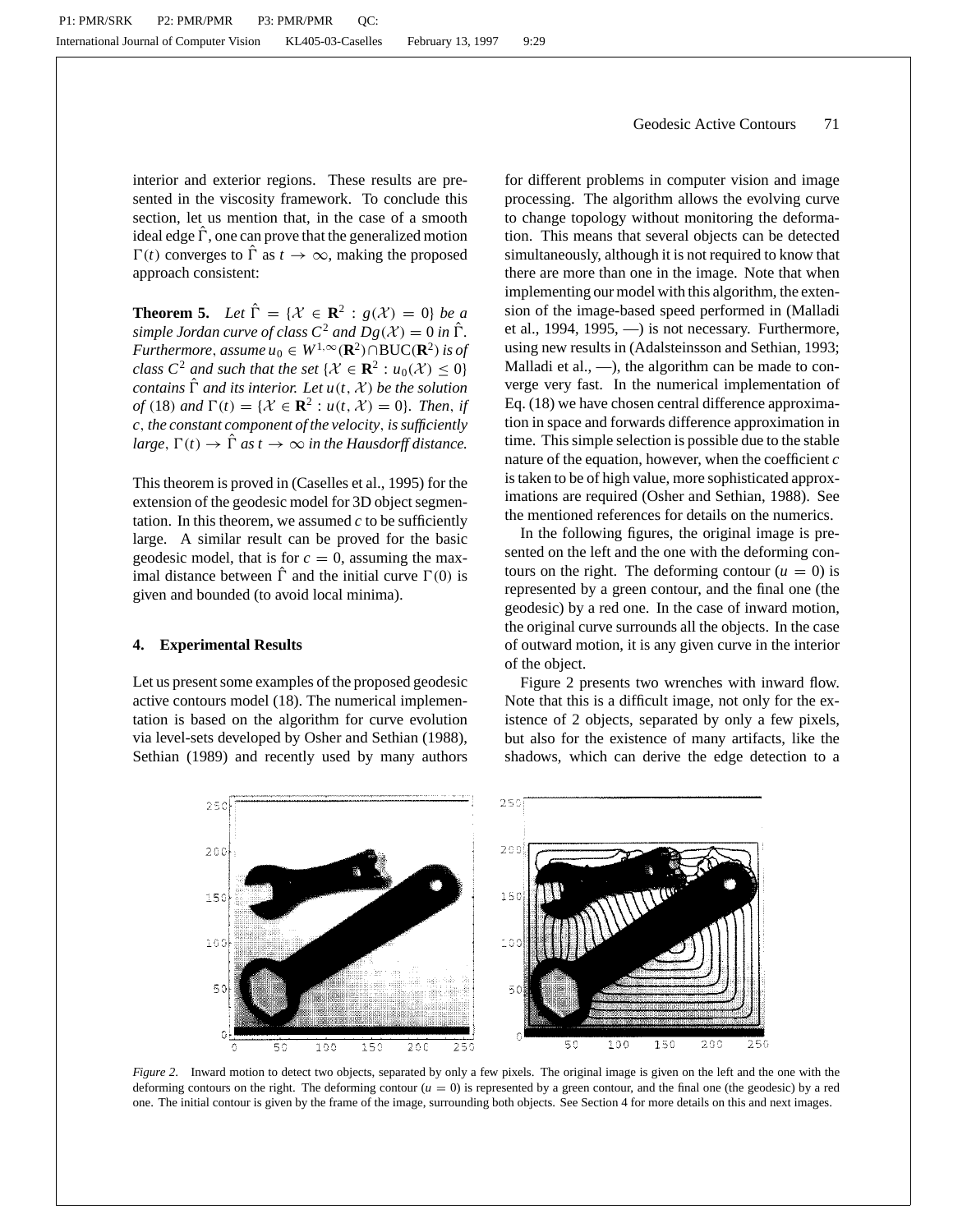

*Figure 3*. An example of outward flow. The original curves are given as two small circles inside the objects. Note that both curves deform simultaneously and independently. Both interior and exterior boundaries are detected. The initial curves manage to split and detect all the contours in both objects. This splitting is automatic.

wrong solution. We applied the geodesic model (18) to the image, and indeed, both objects are detected. The original connected curve splits in order to detect both objects. The geodesic contours also manages not to be stopped by the shadows (false contours), due to the stronger attraction force provided by the term  $\nabla g \cdot \nabla u$ towards the real boundaries. Observe that the process of preferring the real edge over the shadow one, starts at their connection points, and the contour is pulled to the real edge, "like closing a zipper." We run the model also with  $c = 0$ , obtaining practically the same results with slower convergence.

Figure 3 presents an outward flow. The original curves are the two small circles, one inside each of the objects. Note that both curves deform simultaneously and independently. In the case of energy approaches, disjoint curves must be tracked to ensure that they contribute to different energy functionals. This tracking is not necessary in our model, it is not necessary to know how many disjoint deforming contours there are in the image. Note also here that the interior and exterior boundaries are both detected. The initial curves manage to split and detect all the contours in both objects. This splitting is automatic. We can also appreciate in the lower left corner, that the geodesic active contours split in a very narrow band (only a few pixels width), managing to enter in very small regions.

Figure 4 presents another example of a medical image. The tumor in the image is an *acousticus neurinoma*, and includes the triangular shaped portion at the top left part. For this image, an inward deforming contour was used. The results are presented in Fig. 5, where



*Figure 4*. An example of tumor detection in MRI via geodesic active contours. The tumor in the image is an *acousticus neurinoma*, and includes the triangular shaped portion at the top left part.

the tumor portion is shown after zoom out for better presentation. Note that due to the intrinsic sub-pixel accuracy of the algorithm, very accurate measurements, as tumor area, can be computed. For comparison, the same image was also applied to the model without the new gradient term ( $\nabla g \cdot \nabla u$ ), that is, the geometric models developed by Caselles et al. (1993) and Malladi et al. (1994). We observed that due to the large variation of the gradient along the object boundaries and the high noise in the image, the curve did not stop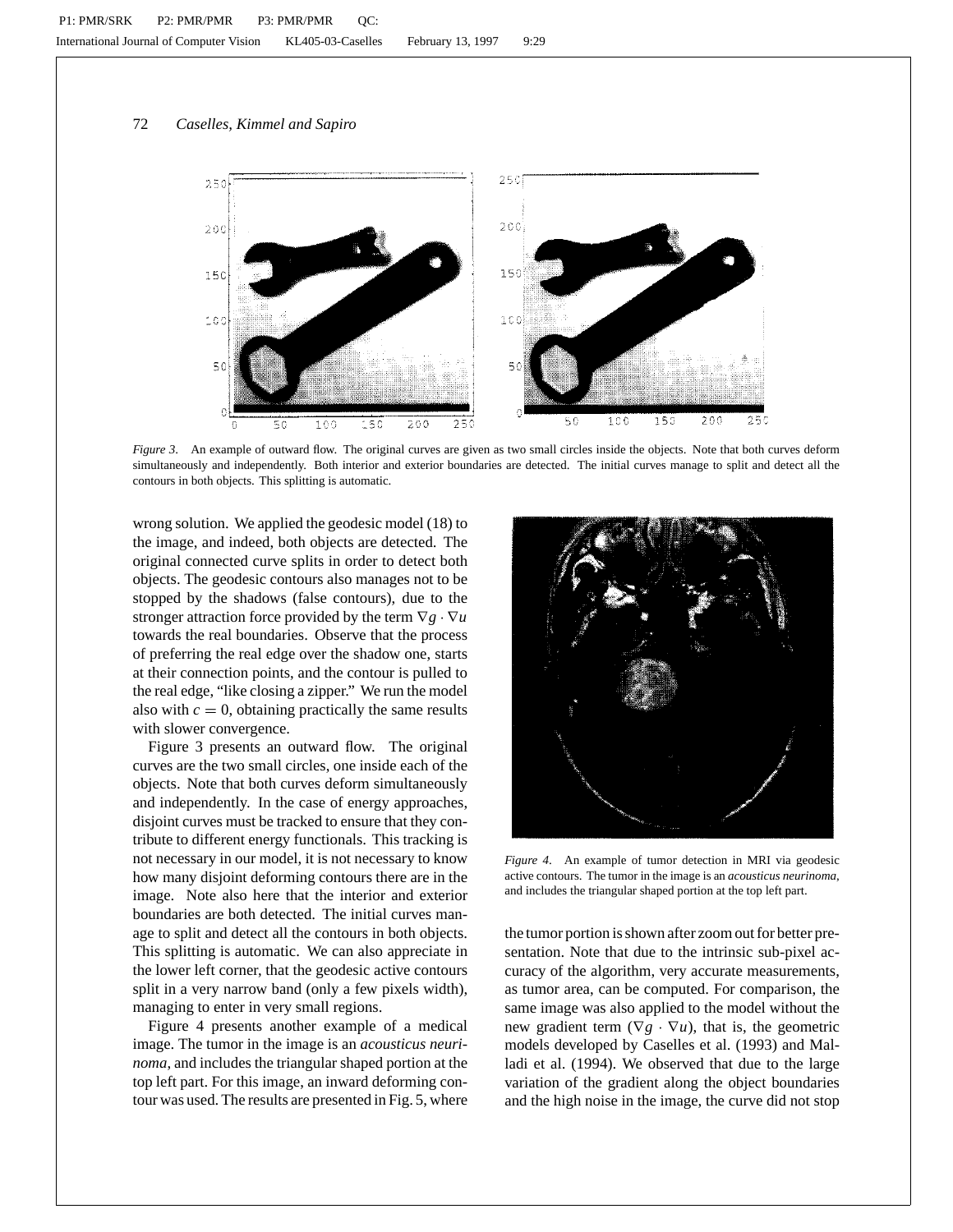

*Figure 5*. Detection of the tumor in Fig. 4. For this image, an inward deforming contour was used. The tumor portion is shown after zoom out for better presentation. The same parameters as in Figs. 2 and 3 were used, showing the robustness of the algorithm.



*Figure 6*. Object detection in an ultrasound image. The fetus is accurately detected by the geodesic active contours. In this case, the image was smoothed with a Gaussian kernel before the detection was performed.

at the correct position and the tumor was not detected. The result was a curve that shrinks to a point, instead of detecting the tumor. This can be probably solved by additional, more complicated stopping conditions, that incorporate a-priori knowledge of the image quality for example. In our case on the other hand, the stopping is obtained automatically without the necessity of introducing new parameters. Exactly the same algorithm can be used for completely different type of images, as the wrenches and the medical one.

We conclude the geodesic experiments with an ultrasound image, to show the flexibility of the approach. This is given in Fig. 6, where the fetus is detected. In this case, the image was smoothed with a Gaussian-type kernel (2–3 iterations of a  $3 \times 3$  window filter are usually applied) before the detection was performed. This avoids possible local minima, and together with the attraction force provided by the new term, allowed to detect an object with gaps in its boundary. In general, gaps in the boundary (flat gradient) can be detected if they are of the order of magnitude of  $1/(2c)$  (after smoothing). Note also that the initial curve is closer to the object to be detected (compare with Fig. 2), to avoid further possible detection of false contours (local minima). Although this problem is significantly reduced by the new term incorporated in our geodesic model, is not completely solved. In many applications, as interactive segmentation of medical data, this is not a problem, since the user can provide a rough initial contour as the one in Fig. 6 (or remove false contours). This problem might be automatically solved using better stopping function *g*, as explained in the previous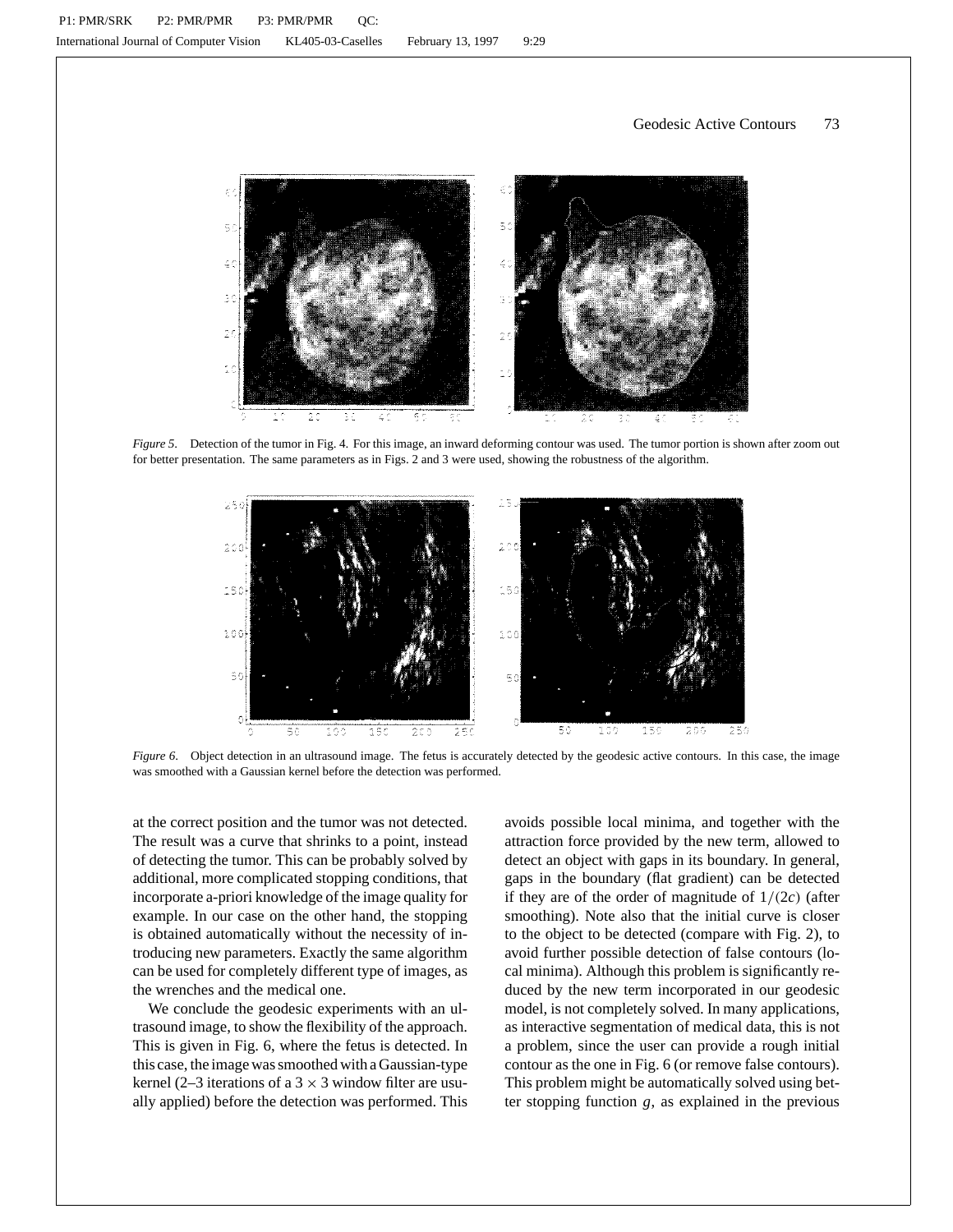

*Figure 7*. Example of the geodesic model extension to 3D (minimal surfaces, from (Caselles et al., 1995)). In the figure, the object to be detected is composed of two torus, one inside the other (knotted surface). The initial surface is an ellipsoid surrounding the two torus (top left). Following figures show the surface evolution. Note how the model manages to split and detect this very different topology (bottom right).

sections, or by higher values of *c*, the constant velocity, imitating the balloon force of Cohen et al. Another classical technique for avoiding some local minima is to solve the geodesic flow in a multiscale fashion. Starting from a contour surrounding all the image, and a low resolution of it, the algorithm is applied. Then, the result of it (steady state) is used as initial contour for the next higher resolution, and the process continues up to the original resolution. Multiresolution can help as well to reduce the computational complexity (Geiger et al., 1995).

The final example, Fig. 7, is taken from (Caselles et al., 1995), and presents the 3D extension of the geodesic flow. The basic idea for 3D, theoretically and experimentally studied in (Caselles et al., 1995), is to replace the computation of geodesics or minimal distance paths by the computation of minimal surfaces. That is, the arc-length *ds* in (12) is replaced by a Euclidean area element. Correctness of the model is studied in the mentioned paper as well. In the figure, the object to be detected is composed of two torus, one inside the other (knotted surface). The initial surface is an ellipsoid surrounding the two torus (top left). Following figures show the surface evolution. Note how the model manages to split and detect this very different topology (bottom right). The complete 3D model is beyond the scope of this paper, and we refer the interested reader to the mentioned reference.

# **5. Concluding Remarks**

A geodesic formulation for active contours was presented. It was shown that a particular case of the classical energy-snakes or active contours approach for boundary detection leads to finding a geodesic curve in a Riemannian space derived from the image content. This proposes a new scheme for object boundary detection based on geodesic or minimal path computations. This approach also gives possible connections between classical energy based deformable contours and geometric curve evolution ones. The geodesic formulation introduced a new term to the curve evolution models that further attracts the deforming curve to the boundary, improving the detection of boundaries with large differences in their gradient. This term also partially frees the model from the need to estimate crucial parameters. Thereby, the geodesic formulation also improves previous approaches. The result is an active contour approach which is intrinsic (geometric) and topology independent. We also presented results regarding existence, uniqueness, stability, and consistency of the solution obtained by the proposed active contours.

Experiments for different kinds of images were presented. These experiments demonstrate the ability to detect several objects, as well as the ability to detect interior and exterior boundaries at the same time. The sub-pixel accuracy intrinsic to the algorithm allows to perform accurate measurements after the object is detected (Sapiro et al., 1995).

It is interesting to note that other image processing and computer vision problems, like shape from shading (Kimmel and Bruckstein, 1995; Kimmel et al., —; Oliensis and Dupuis, 1991; Rouy and Tourin, 1992), can be reformulated as the computation of geodesics or minimal distances. The metric is specified by the image and the application. Here we have shown that the snakes or deforming contours are also members of the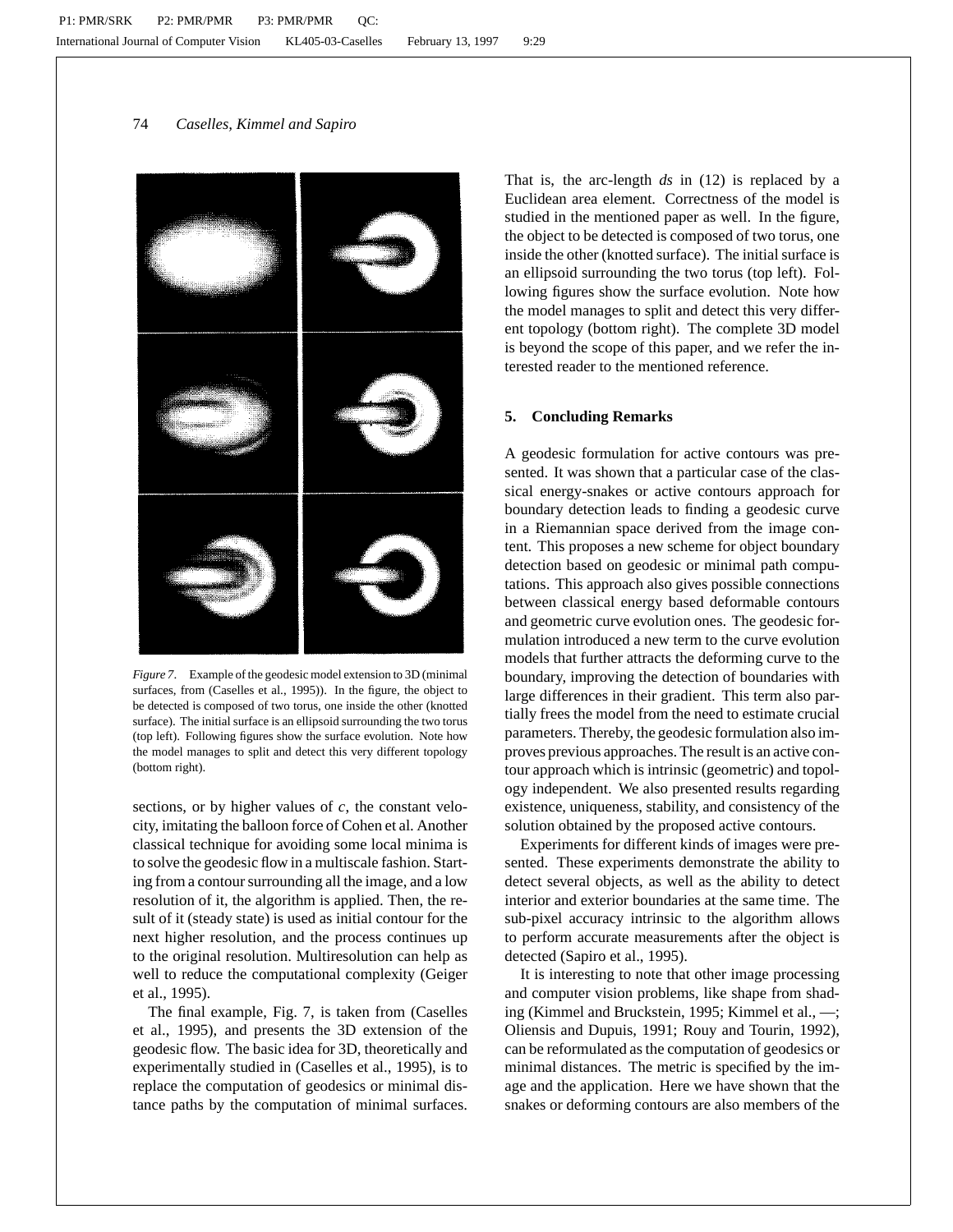geodesics family. We are currently investigating this geodesic-type approach for other problems in image analysis, as well as the use of better image metrics to incorporate into the geodesic model. These metrics, together with multi-scale implementations as in (Geiger et al., 1995) and fast numerical algorithms as those in (Adalsteinsson and Sethian, 1993), will improve possible initialization difficulties as those in Fig. 6 as well as performance speed.

The formulation of 3D active surfaces is an important topic for many applications as well; see for example (Cohen et al., 1992). Extension of the 2D curve evolution model developed in (Caselles et al., 1993; Malladi et al., 1994, 1995, —) is not straightforward, since an extension of the Euclidean heat flow was not yet developed (Alvarez et al., 1993; Caselles and Sbert, 1994; Olver et al., 1996). The geodesic formulation given by (8) can be extended to 3D replacing the 2D gradient by a 3D one and Euclidean arc-length (*ds*) by area. Then, using the level-sets representation, the corresponding geometric flow can be computed. Results in this direction are reported in (Caselles et al., 1995).

# **Appendix A**

Let us present the analogue to Eq.  $(7)$  when  $E_0$  is a general value. Note that  $E_0$  gives the difference between  $E_{\text{int}}$  and  $E_{\text{ext}}$  in (2). If  $E_0 \neq 0$ , then instead of (7), the following minimization is obtained:

$$
\operatorname{Min} \int_0^1 \sqrt{2m} \sqrt{E_0 + \lambda g(I)^2} |\mathcal{C}'| \, dq. \tag{A1}
$$

In order for all the computations after Eq. (7) to hold, the expression above is equivalent to (7) if

$$
g \leftarrow \sqrt{2m}\sqrt{E_0 + \lambda g(I)^2}.
$$

As pointed out before,  $E_0$  represents the trade-off between  $\alpha$  and  $\lambda$  in (2) (as well as the parametrization), as is clear from the expressions above. Let us further develop this point here for completeness.

 $\chi$  Re-writing  $E_0 + \lambda g^2(I)$  as a quadratic form ( $\sqrt{E_0}$  $+ Q^2$ , it is easy to show that  $Q = -\sqrt{E_0} +$  $\sqrt{E_0 + \lambda g(I)^2}$  and (A1) becomes

$$
\operatorname{Min}\left(\int_0^1 Q\,ds + \sqrt{E_0}L\right),\,
$$

where *L* is the Euclidean length of the curve. Since *Q* is an edge detector as *g*, we see that basically the

minimization problem has an extra term related to the length of the curve. The importance of this length in the minimization is given by the exact value of  $E_0$ , manifesting the relation between  $E_0$  and the trade-off parameters  $\alpha$  and  $\lambda$  in the energy expression (2). Note that as explained before, the Euler-Lagrange of *L* is κ, and this will appear as an extra term in the corresponding flow if  $E_0 \neq 0$ . Then, the new geodesic flow will be (compare with (13))

$$
\frac{\partial C(t)}{\partial t} = Q(I) \kappa \vec{\mathcal{N}} - (\nabla Q \cdot \vec{\mathcal{N}}) \vec{\mathcal{N}} + \sqrt{E_0} \kappa \vec{\mathcal{N}} \quad (A2)
$$

The extra term appears un-related to *Q*, which is the edge detector part of the algorithm. Therefore, selecting  $E_0$  too big, will give too much importance to the minimization of *L*, and may cause the flow to miss the edges. This is clear also from (2), which (A2) is trying to minimize. Having  $E_0 = 0$  is the only option which makes all the components of the geometric flow that minimizes (2) to be *g*-dependent, giving a further justification for this selection.

### **Appendix B**

We now compute the Euler-Lagrange of (8), to obtain the geodesic flow (13). For the simplification of the notation, we sometimes write  $C(t)$  for the curve  $C(t, q)$ , omitting the space parameter  $q$ , as well as  $g(\mathcal{C})$  instead of  $g(|\nabla I(\mathcal{C})|)$ .

Consider the functional

$$
L_R(\mathcal{C}) = \int_0^1 g(\mathcal{C}(t,q)) |\mathcal{C}_q(t,q)| dq,
$$

where  $C: [0, 1] \rightarrow \mathbb{R}^2$  is a closed  $(C^1)$  curve. Let us compute the first variation of  $L_R$  at some closed curve  $\mathcal{C}_0$ , assumed to be of class  $C^2$ . Consider a variation  $\mathcal C$ of  $C_0$ , that is

$$
\mathcal{C}: (-\epsilon, \epsilon) \times [0, 1] \to \mathbf{R}^2
$$

$$
(t, q) \to \mathcal{C}(t, q),
$$

is a  $C^2$  function of  $(t, q)$  such that  $C(0, q) \equiv C_0$  and  $\mathcal{C}(t, 0) = \mathcal{C}(t, 1), t \in (-\epsilon, \epsilon)$  ( $\epsilon > 0$ ). Assuming a given orientation of  $C$ , we compute the derivative of  $L_R(\mathcal{C})$  with respect of *t*, obtaining

$$
\frac{d}{dt}L_R(\mathcal{C}(t)) = \int_0^1 \frac{d}{dt}g(\mathcal{C}(t,q))|\mathcal{C}_q(t,q)|dq
$$

$$
+ \int_0^1 g(\mathcal{C}(t,q))\frac{d}{dt}|\mathcal{C}_q(t,q)|dq.
$$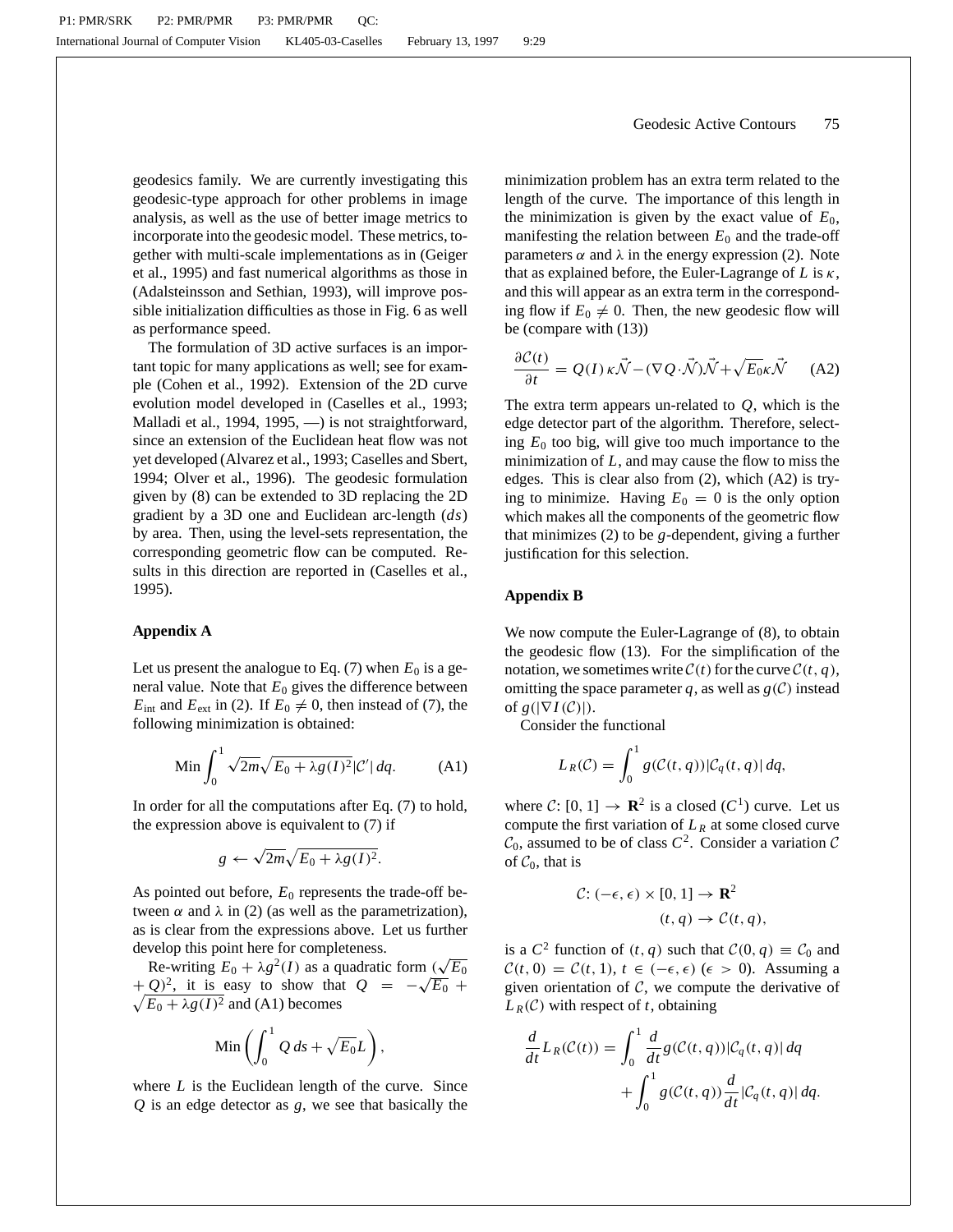Therefore,

$$
\frac{d}{dt}L_R(\mathcal{C}(t)) = \int_0^1 (\nabla g(\mathcal{C}(t, q)) \cdot \mathcal{C}_t(t, q)) |\mathcal{C}_q(t, q)| dq \n+ \int_0^1 g(\mathcal{C}(t, q)) (\vec{T}(t, q) \cdot \mathcal{C}_{tq}(t, q)) dq,
$$

where  $\vec{T}(t, q)$  denotes the unit tangent to the curve  $C(t, q)$ . Integrating by parts in the second term we have that the above expression is equal to

$$
= \int_0^1 (\nabla g(C(t, q)) \cdot C_t(t, q)) |C_q(t, q)| dq
$$
  
\n
$$
- \int_0^1 (g(C(t, q)) \vec{T}(t, q))_q \cdot C_t(t, q)) dq
$$
  
\n
$$
= \int_0^1 [(\nabla g(C(t, q)) \cdot C_t(t, q)) |C_q(t, q)|
$$
  
\n
$$
- (\nabla g(C(t, q)) \cdot C_q(t, q)) (\vec{T}(t, q) \cdot C_t(t, q))
$$
  
\n
$$
- g(C(t, q)) \vec{T}_q(t, q) \cdot C_t(t, q)] dq
$$
  
\n
$$
= \int_0^1 [(\nabla g(C(t, q)) \cdot C_t(t, q))
$$
  
\n
$$
- (\nabla g(C(t, q)) \cdot C_s(t, q))
$$
  
\n
$$
\times (\vec{T}(t, q) \cdot C_t(t, q)) |C_q(t, q)|
$$
  
\n
$$
- g(C(t, q)) \vec{T}_q(t, q) \cdot C_t(t, q)] dq.
$$

Let *s* denote the arc-length of  $C(t)$ . Since  $\vec{T}_q = \vec{T}_s |C_q|$ , parametrizing the curves by arc-length, the above integral writes

$$
\int_0^{L(\mathcal{C}(t))} \left[ \left( \nabla g(\mathcal{C}(t,s)) \cdot \mathcal{C}_t(t,s) \right) - \left( \nabla g(\mathcal{C}(t,s)) \cdot \vec{\mathcal{T}}(t,s) \right) \right. \\ \left. \left( \vec{\mathcal{T}}(t,s) \cdot \mathcal{C}_t(t,s) \right) - g(\mathcal{C}(t,s)) \vec{\mathcal{T}}_s(t,s) \cdot \mathcal{C}_t(t,s) \right] ds.
$$

To simplify the notation let us remove the arguments in the expression above, obtaining

$$
\frac{d}{dt}L_R(\mathcal{C}(t)) = \int_0^{L(\mathcal{C}(t))} [\nabla g(\mathcal{C}) - (\nabla g(\mathcal{C}) \cdot \vec{\mathcal{T}})\vec{\mathcal{T}} - g(\mathcal{C})\vec{\mathcal{T}}_s] \cdot \mathcal{C}_t ds.
$$

At  $t=0$ ,

$$
\frac{d}{dt}L_R(\mathcal{C}(t))|_{t=0} = \int_0^{L(\mathcal{C}_0)} [\nabla g(\mathcal{C}_0) - (\nabla g(\mathcal{C}_0) \cdot \vec{\mathcal{T}})\vec{\mathcal{T}} - g(\mathcal{C}_0)\vec{\mathcal{T}}_s] \cdot \mathcal{C}_t(0) ds.
$$

Since  $\vec{\mathcal{T}}_s = \kappa \vec{\mathcal{N}}$ , we have

$$
\frac{d}{dt}L_R(\mathcal{C}(t))|_{t=0} = \int_0^{L(\mathcal{C}_0)} [\nabla g(\mathcal{C}_0) - (\nabla g(\mathcal{C}_0) \cdot \vec{\mathcal{T}})\vec{\mathcal{T}} - g(\mathcal{C}_0)\kappa \vec{\mathcal{N}}] \cdot \mathcal{C}_t(0) ds,
$$

and

$$
\frac{d}{dt}L_R(\mathcal{C}(t))|_{t=0} = \int_0^{L(\mathcal{C}_0)} [(\nabla g(\mathcal{C}_0) \cdot \vec{\mathcal{N}}) \vec{\mathcal{N}} - g(\mathcal{C}_0) \kappa \vec{\mathcal{N}}] \cdot \mathcal{C}_t(0) ds.
$$

This expression gives the Gateaux derivative (first variation) of  $L_R$  at  $C = C_0$ . Then, according to the steepestdescent method, to connect an initial curve  $C_0$  with a local minimum of  $L_R(\mathcal{C})$  we should solve the evolution equation

$$
\mathcal{C}_t = g(\mathcal{C})\kappa \vec{\mathcal{N}} - (\nabla g(\mathcal{C}) \cdot \vec{\mathcal{N}}) \vec{\mathcal{N}}.
$$

This gives (13), that is, the motion of the level-sets of (13), minimizing (8). To compute the motion of the embedding function  $u$ , the results in next Appendix are used. Following the same steps as before, it can also be shown that (13) is the flow corresponding to the steepest-descent of

$$
E(u) = \int_{\mathbf{R}^2} g(\mathcal{X}) |\nabla u| \, d\mathcal{X}.
$$

# **Appendix C**

We present a geometric result concerning the evolution of the embedding function *u* given the flow of its levelsets.

Consider a planar curve evolving according to

$$
\mathcal{C}_t=\beta\vec{\mathcal{N}},
$$

for a given function  $\beta$ . We want to represent  $\mathcal C$  as the level-set of a function  $u: \mathbb{R}^2 \to \mathbb{R}$ . The question is how *u* should evolve. This embedding process was first proposed in the curve evolution framework in (Osher and Sethian, 1988), and we proceed to give a very simple geometric derivation of it. Formal justification of the method, on the lines described in Section 3, was later provided in (Chen et al., 1991; Evans and Spruck, 1991; Soner, 1993). Assume that *u* is negative in the interior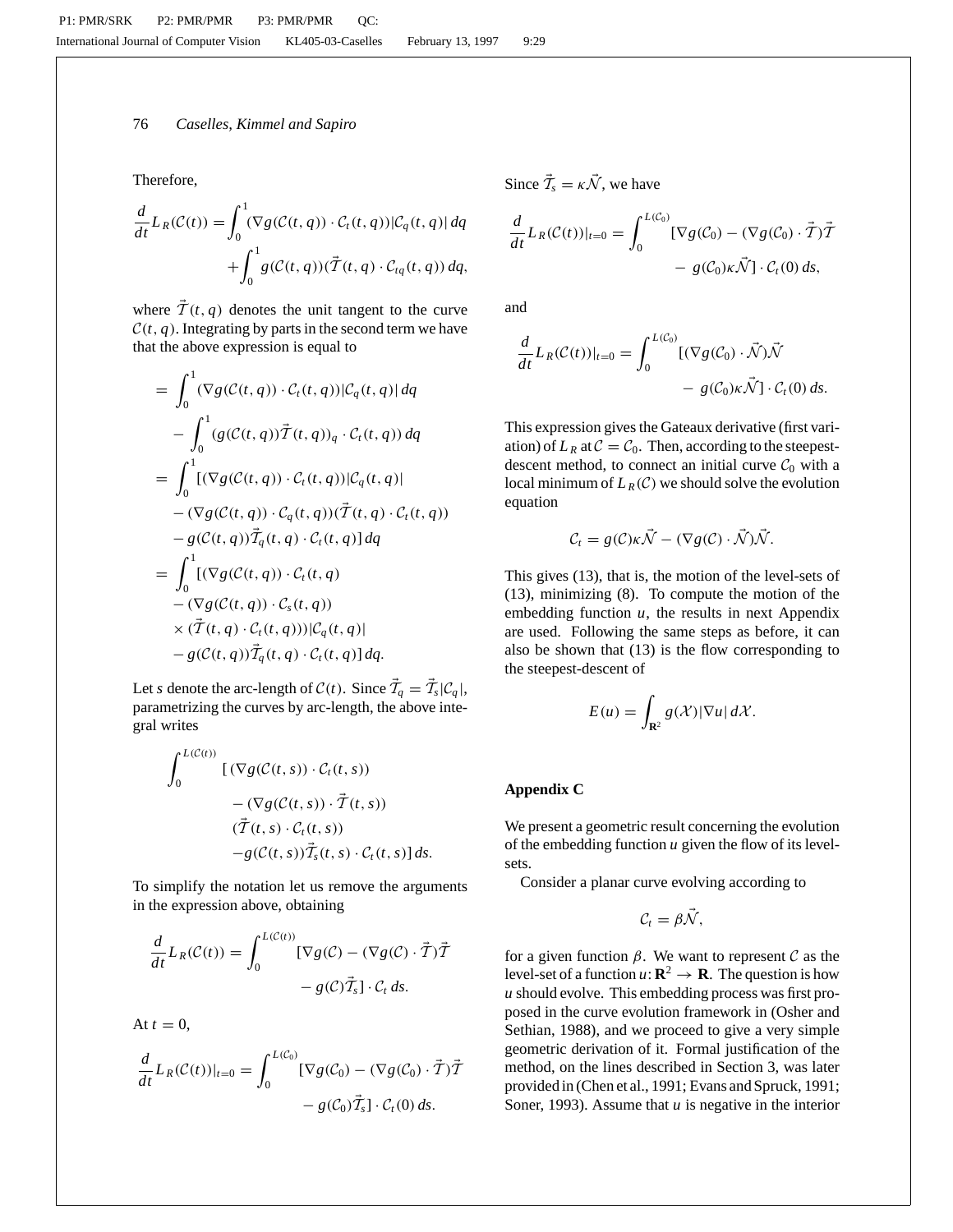of the zero level-set and positive in its exterior (usually, the signed distance function is used). Consider a level-set, defined by

$$
\{\Gamma \in \mathbf{R}^2 : u(\Gamma, t) = 0\}.
$$

We have to find the evolution of  $u(t)$  such that the evolving curve  $C(t)$  is represented by the evolving zero level-set  $\Gamma(t)$ , that is  $C(t) \equiv \Gamma(t)$ . By differentiating the definition above with respect to *t* we obtain

$$
\nabla u \cdot \Gamma_t + u_t = 0.
$$

Note that for any level-set, the following relation holds:

$$
\frac{\nabla u}{|\nabla u|} = -\vec{\mathcal{N}}.
$$

In this equation, the left hand uses terms of the surface  $u$ , while the right hand is related to the planar curve  $\mathcal{C}$ . The combination of the relations above gives the required result

$$
u_t = \beta |\nabla u|.
$$

Completing this, we still need to clarify that the evolution  $\Gamma(t)$  of  $C_0$  is independent of the embedding function  $u_0$ . We also need to verify the coincidence of  $\Gamma(t)$ with the classical solution  $C(t)$  when this exists. As pointed out in Section 3, this was analyzed by a number of authors (Chen et al., 1991; Evans and Spruck, 1991; Soner, 1993), and the basic results are described in Section 3. In order to present formal proof of the theorems in Section 3, a large amount of viscosity solutions theory is required, and this is beyond the scope of this paper. The details can be found in the mentioned references.

## **Acknowledgments**

We wish to thank Prof. Andrew Zisserman from Oxford University for the wrenches image and Prof. Guido Gerig from ETH for the MRI medical image. We also thank Prof. Demetri Terzopoulos from Toronto University, Prof. Baba Vemuri from University of Florida, Dario Ringach from New York University, and the anonymous reviewers for comments that enormously improved the presentation of this paper. Finally, we thank Prof. Olaf Kubler from ETH, whose dedicated comments motivated us to modify the paper organization, add details, and improve its quality in general. GS started this work when at CICS and LIDS, MIT. He acknowledges Prof. Sanjoy Mitter for his support during this period. RK thanks Prof. Freddy Bruckstein and Dr. Nahum Kiryati from Technion-Israel for their encourage and support.

### **Notes**

- 1. Although this term appears in similar forms in classical energy snakes, it was missing in previous curve evolution ones. Here we show how this important term is naturally incorporated to the model via the geodesic formulation.
- 2. Other smoothing constraints can be used, but this is the most common one.
- 3. Note that having  $\beta \neq 0$  gives a fourth order component in the Euler-Lagrange of (1).
- 4. In order to simplify the notation, we will sometimes write  $g(I)$ or  $g(\mathcal{X})$  ( $\mathcal{X} \in \mathbb{R}^2$ ) instead of  $g(|\nabla I|)$ .
- 5. <sup>κ</sup> = |C*ss*<sup>|</sup>
- 6. This formulation, and its 3D extension Caselles et al. (1995), were recently independently proposed also by Kichenassamy et al. (1995) and Shah (1995) based on a different approach (without showing the relation between classical energy and curve evolution snakes).
- 7. The curvature of a level set is given by  $\kappa = (u_{xx}u_y^2 2u_xu_yu_{xy} +$  $u_{yy}u_x^2)/|\nabla u|^3$ .
- 8. A convex curve remains convex when evolving according to the Euclidean heat flow (Gage and Hamilton, 1986).
- 9. Constant velocity is derived from an energy involving area. That is,  $C = c\mathcal{N}$  minimizes the area enclosed by C. Therefore, adding constant velocity is like solving  $L_R + c$  Area( $C$ ).
- 10. As pointed out before, the value of *c* was crucial in previous geometric curve evolution based deformable contours. In the new model, convergence may be achieved without determining this parameter. The geodesic flow (13) is able to detect nonconvex curves.
- 11. In our experimental results, the initial function  $u_0$  will be the distance function, with  $u_0 = 0$  at the boundary of the image.

## **References**

- Adalsteinsson, D. and Sethian, J.A. 1993. A fast level set method for propagating interfaces. LBL TR-University of Berkeley.
- Alvarez, L., Lions, P.L., and Morel, J.M. 1992. Image selective smoothing and edge detection by nonlinear diffusion. *SIAM J. Numer. Anal.*, 29:845–866.
- Alvarez, L., Guichard, F., Lions, P.L., and Morel, J.M. 1993. Axioms and fundamental equations of image processing. *Arch. Rational Mechanics*, 123.
- Angenent, S. 1991. Parabolic equations for curves on surfaces, Part II. Intersections, blow-up, and generalized solutions. *Annals of Mathematics*, 133:171–215.
- Blake, A. and Zisserman, A. 1987.*Visual Reconstruction*, MIT Press: Cambridge.
- Born, M. and Wolf, W. 1986. *Principles of Optics*, Pergamon Press: Sixth (corrected) Edition.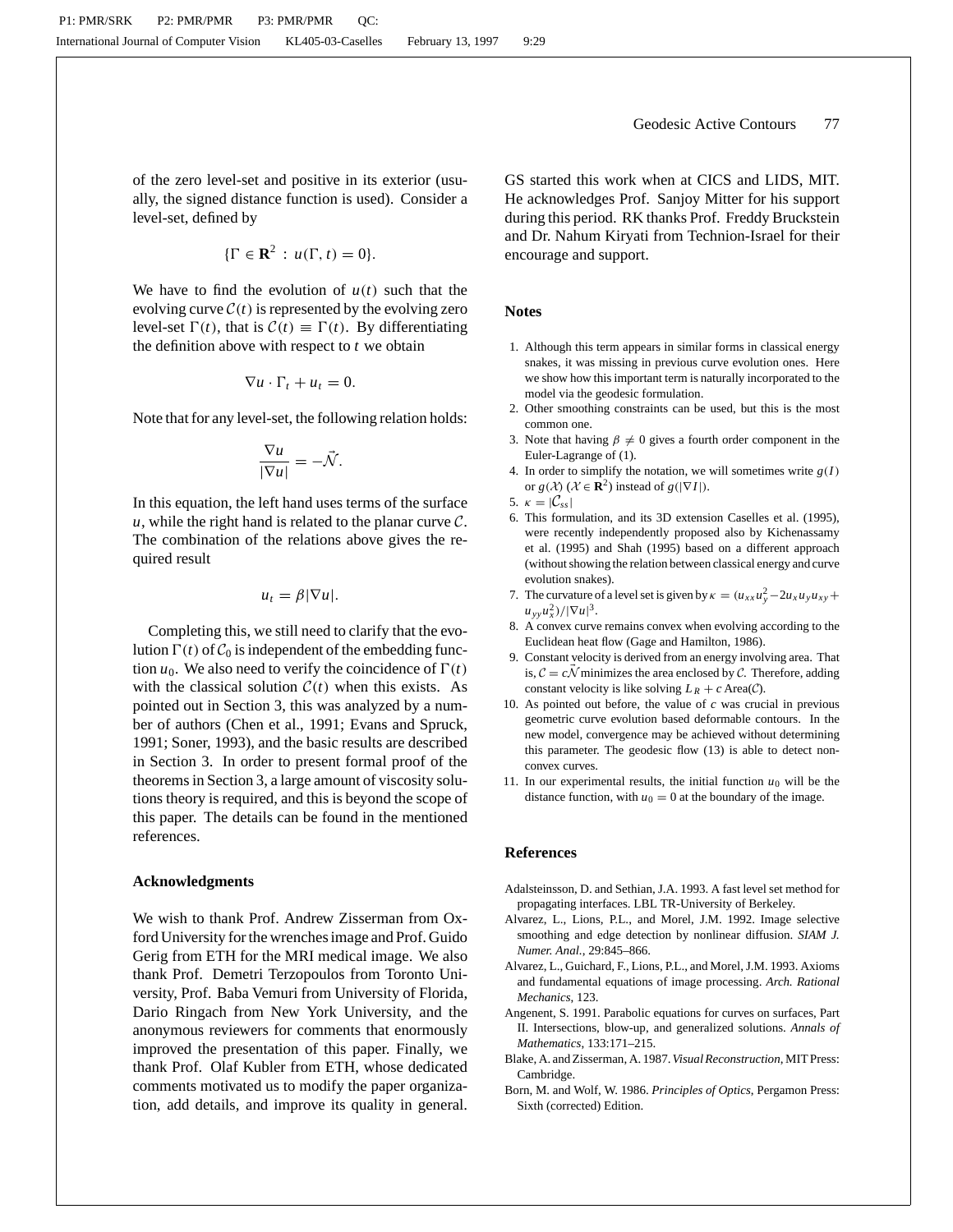- Caselles, V., Catte, F., Coll, T., and Dibos, F. 1993. A geometric model for active contours. *Numerische Mathematik*, 66:1–31.
- Caselles, V. and Sbert, C. 1994. What is the best causal scale-space for 3D images? Technical Report, Department of Math. and Comp. Sciences, University of Illes Balears, 07071 Palma de Mallorca, Spain.
- Caselles, V., Kimmel, R., Sapiro, G., and Sbert, C. 1995. Minimal surfaces: A three dimensional segmentation approach. *Technion EE Pub.*, 973 (submitted).
- Chen, Y.G., Giga, Y., and Goto, S. 1991. Uniqueness and existence of viscosity solutions of generalized mean curvature flow equations. *J. Differential Geometry*, 33:749–786.
- Chopp, D. 1991. Computing minimal surfaces via level set curvature flows, LBL TR-University of Berkeley, 1991.
- Cohen, L.D., On active contour models and balloons. *CVGIP: Image Understanding*, 53:211–218.
- Cohen, I., Cohen, L.D., and Ayache, N. 1992. Using deformable surfaces to segment 3D images and infer differential structure. *CVGIP: Image Understanding*, 56:242–263.
- Crandall, M.G., Ishii, H., and Lions, P.L. 1992. User's guide to viscosity solutions of second order partial linear differential equations. *Bulletin of the American Math. Society*, 27:1–67.
- Dubrovin, B.A., Fomenko, A.T., and Novikov, S.P. 1984. *Modern Geometry—Methods and Applications I*, Springer-Verlag: New York.
- Evans, L.C. and Spruck, J. 1991. Motion of level sets by mean curvature, I. *J. Differential Geometry*, 33:635–681.
- Faugeras, O. 1993. On the evolution of simple curves of the real projective plane. *Comptes rendus de l'Acad. des Sciences de Paris*, 317:565–570.
- Freeman, W.T. and Adelson, E.H. 1991. The design and use of steerable filters. *IEEE-PAMI*, 9:891–906.
- Fua, P., and Leclerc, Y.G. 1990. Model driven edge detection. *Machine Vision and Applications*, 3:45–56.
- Gage, M. and Hamilton, R.S. 1986. The heat equation shrinking convex plane curves. *J. Differential Geometry*, 23:69–96.
- Geiger, D., Gupta, A., Costa, L.A., and Vlontzos, J. 1995. Dynamic programming for detecting, tracking, and matching deformable contours. *IEEE-PAMI*, 17(3).
- Grayson, M. 1987. The heat equation shrinks embedded plane curves to round points. *J. Differential Geometry*, 26:285–314.
- Guggenheimer, H.W. 1963. *Differential Geometry*, McGraw-Hill Book Company: New York.
- Kass, M., Witkin, A., and Terzopoulos, D. 1988. Snakes: Active contour models.*International Journal of Computer Vision*, 1:321– 331.
- Kichenassamy, S., Kumar, A., Olver, P., Tannenbaum, A., and Yezzi, A. 1995. Gradient flows and geometric active contour models. *Proc. ICCV*, Cambridge.
- Kimia, B.B., Tannenbaum, A., and Zucker, S.W. —. Shapes, shocks, and deformations, I. *International Journal of Computer Vision*, 15:189–224.
- Kimmel, R. and Bruckstein, A.M. 1993. Shape offsets via level sets. *CAD*, 25(5):154–162.
- Kimmel, R., Amir, A., and Bruckstein, A.M. 1995. Finding shortest paths on surfaces using level sets propagation. *IEEE–PAMI*, 17(1):635–640.
- Kimmel, R. and Bruckstein, A.M. 1995. Tracking level sets by level sets: A method for solving the shape from shading problem.*CVIU*, 62(1):47–58.
- Kimmel, R., Siddiqi, K., Kimia, B.B., and Bruckstein, A.M. Shape from shading: Level set propagation and viscosity solutions. *International Journal of Computer Vision*, (to appear).
- Kimmel, R., Kiryati, N., and Bruckstein, A.M. Distance maps and weighted distance transforms. *Journal of Mathematical Imaging and Vision*, Special Issue on Topology and Geometry in Computer Vision, (to appear).
- Kimmel, R. and Sapiro, G. 1995. Shortening three dimensional curves via two dimensional flows. *International Journal of Computer & Mathematics with Applications*, 29:49– 62.
- Leitner and Cinquin, 1991. Dynamic segmentation: Detecting complex topology 3D objects. *Proc. of Eng. in Medicine and Biology Society*, Orlando, Florida.
- Malladi, R., Sethian, J.A., and Vemuri, B.C. 1994. Evolutionary fronts for topology independent shape modeling and recovery. *Proc. of the 3rd ECCV*, Stockholm, Sweden, pp. 3–13.
- Malladi, R., Sethian, J.A., and Vemuri, B.C. 1995. Shape modeling with front propagation: A level set approach. *IEEE Trans. on PAMI*, 17:158–175.
- Malladi, R., Sethian, J.A., and Vemuri, B.C. A fast level set based algorithm for topology independent shape modeling. *Journal of Mathematical Imaging and Vision*, special issue on Topology and Geometry, A. Rosenfeld and Y. Kong. (Eds.), (to appear).
- Malladi, R. and Sethian, J.A. personal communication.
- McInerney, T. and Terzopoulos, D. 1995. Topologically adaptable snakes. *Proc. ICCV*, Cambridge.
- Niessen, W.J., tar Haar Romeny, B.M., Florack, L.M.J., and Salden, A.H. 1993. Nonlinear diffusion of scalar images using well-posed differential operators. Technical Report, Utrecht University, The Netherlands.
- Oliensis, J. and Dupuis, P. 1991. Direct method for reconstructing shape from shading. *Proceedings SPIE Conf. 1570 on Geometric Methods in Computer Vision*, pp. 116–128.
- Olver, P.J., Sapiro, G., and Tannenbaum, A. 1994. Differential invariant signatures and flows in computer vision: A symmetry group approach. In *Geometry Driven Diffusion in Computer Vision*, B. Romeny (Ed.), Kluwer.
- Olver, P.J., Sapiro, G., and Tannenbaum, A. —. Invariant geometric evolutions of surfaces and volumetric smoothing. *SIAM J. of Appl. Math.*, (to appear).
- Osher, S.J. and Sethian, J.A. 1988. Fronts propagation with curvature dependent speed: Algorithms based on Hamilton-Jacobi formulations. *Journal of Computational Physics*, 79:12– 49.
- Perona, P. and Malik, J. 1991. Detecting and localizing edges composed of steps, peaks, and roofs. MIT—CICS Technical Report.
- Romeny, B. (Ed.) 1994. *Geometry Driven Diffusion in Computer Vision*, Kluwer.
- Rouy, E. and Tourin, A. 1992. A viscosity solutions approach to shape-from-shading. *SIAM. J. Numer. Analy.*, 29:867–884.
- Sapiro, G., Kimmel, R., Shaked, D., Kimia, B.B., and Bruckstein, A.M. 1993. Implementing continuous-scale morphology via curve evolution. *Pattern Recog.*, 26(9):1363–1372.
- Sapiro, G. and Tannenbaum, A. 1993a. Affine invariant scale-space. *International Journal of Computer Vision*, 11(1):25–44.
- Sapiro, G. and Tannenbaum, A. 1993b. On invariant curve evolution and image analysis. *Indiana University Mathematics Journal*, 42(3).